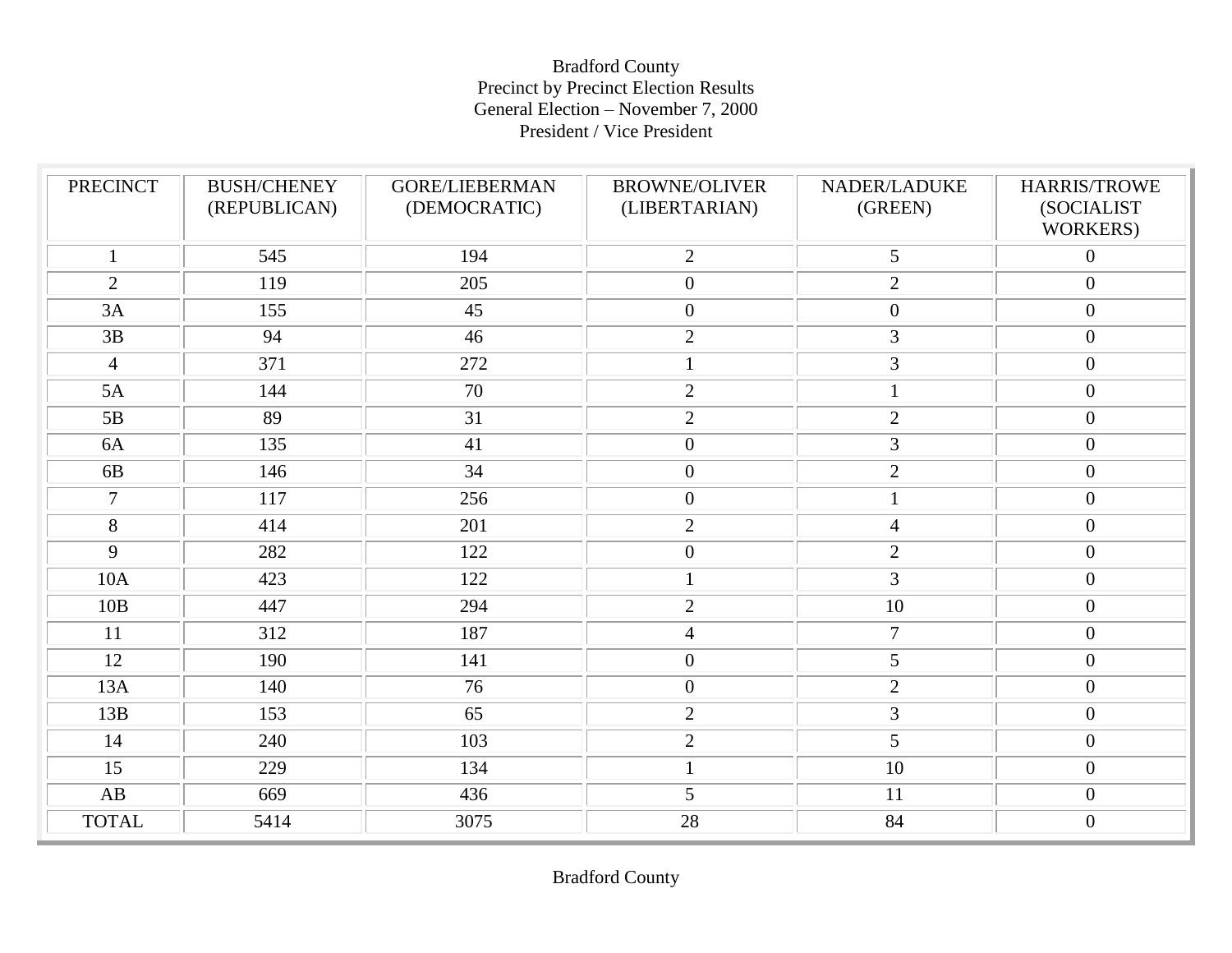### Precinct by Precinct Election Results General Election – November 7, 2000 President / Vice President

| <b>PRECINCT</b> | HAGELIN/GOLDHABER<br>(NATURAL LAW) | <b>BUCHANAN/FOSTER</b><br>(REFORM) | MCREYNOLDS/HOLLIS<br>(SOCIALIST) | PHILLIPS/FRAZIER<br>(CONSTITUTION) |
|-----------------|------------------------------------|------------------------------------|----------------------------------|------------------------------------|
|                 | $\boldsymbol{0}$                   | $11\,$                             | $\boldsymbol{0}$                 | $\boldsymbol{0}$                   |
| $\overline{2}$  | $\boldsymbol{0}$                   | $\mathbf{1}$                       | $\mathbf{0}$                     | $\overline{0}$                     |
| 3A              | $\boldsymbol{0}$                   | 6                                  | $\mathbf{0}$                     | $\overline{0}$                     |
| 3B              | $\boldsymbol{0}$                   |                                    | $\mathbf{0}$                     | $\boldsymbol{0}$                   |
| $\overline{4}$  | $\boldsymbol{0}$                   | 3                                  | $\mathbf{0}$                     | $\mathbf{1}$                       |
| 5A              | $\boldsymbol{0}$                   | $\mathbf{1}$                       | $\mathbf{0}$                     | $\boldsymbol{0}$                   |
| 5B              | $\boldsymbol{0}$                   | $\boldsymbol{0}$                   | $\mathbf{0}$                     | $\mathbf{0}$                       |
| 6A              | $\mathbf{1}$                       |                                    | $\overline{0}$                   | $\mathbf{0}$                       |
| 6B              | $\boldsymbol{0}$                   | 3                                  | $\overline{0}$                   | $\boldsymbol{0}$                   |
| $\overline{7}$  | $\boldsymbol{0}$                   |                                    | $\overline{0}$                   | $\boldsymbol{0}$                   |
| $8\,$           | $\boldsymbol{0}$                   | $\mathbf{2}$                       | $\overline{0}$                   | $\boldsymbol{0}$                   |
| 9               | $\boldsymbol{0}$                   | $\sqrt{2}$                         | $\boldsymbol{0}$                 | $\boldsymbol{0}$                   |
| 10A             | $\boldsymbol{0}$                   | $\mathfrak{Z}$                     | $\boldsymbol{0}$                 | $\overline{0}$                     |
| 10B             | $\boldsymbol{0}$                   | $\overline{4}$                     | $\boldsymbol{0}$                 | $\boldsymbol{0}$                   |
| 11              | $\boldsymbol{0}$                   | $\overline{11}$                    | $\boldsymbol{0}$                 | $\boldsymbol{0}$                   |
| 12              | $\boldsymbol{0}$                   | $\mathbf{2}$                       | $\mathbf{0}$                     | $\boldsymbol{0}$                   |
| 13A             | $\boldsymbol{0}$                   |                                    | $\mathbf{0}$                     | $\mathbf{0}$                       |
| 13B             | $\boldsymbol{0}$                   | $\overline{2}$                     | $\mathbf{0}$                     | $\boldsymbol{0}$                   |
| 14              | $\boldsymbol{0}$                   | $\sqrt{2}$                         | $\boldsymbol{0}$                 | $\boldsymbol{0}$                   |
| 15              | $\boldsymbol{0}$                   | $\overline{4}$                     | $\mathbf{0}$                     | $\mathbf{1}$                       |
| AB              | $\mathbf{1}$                       | $\overline{4}$                     | $\boldsymbol{0}$                 | $\boldsymbol{0}$                   |
| <b>TOTAL</b>    | $\overline{2}$                     | 65                                 | $\boldsymbol{0}$                 | $\overline{2}$                     |

Bradford County Precinct by Precinct Election Results General Election – November 7, 2000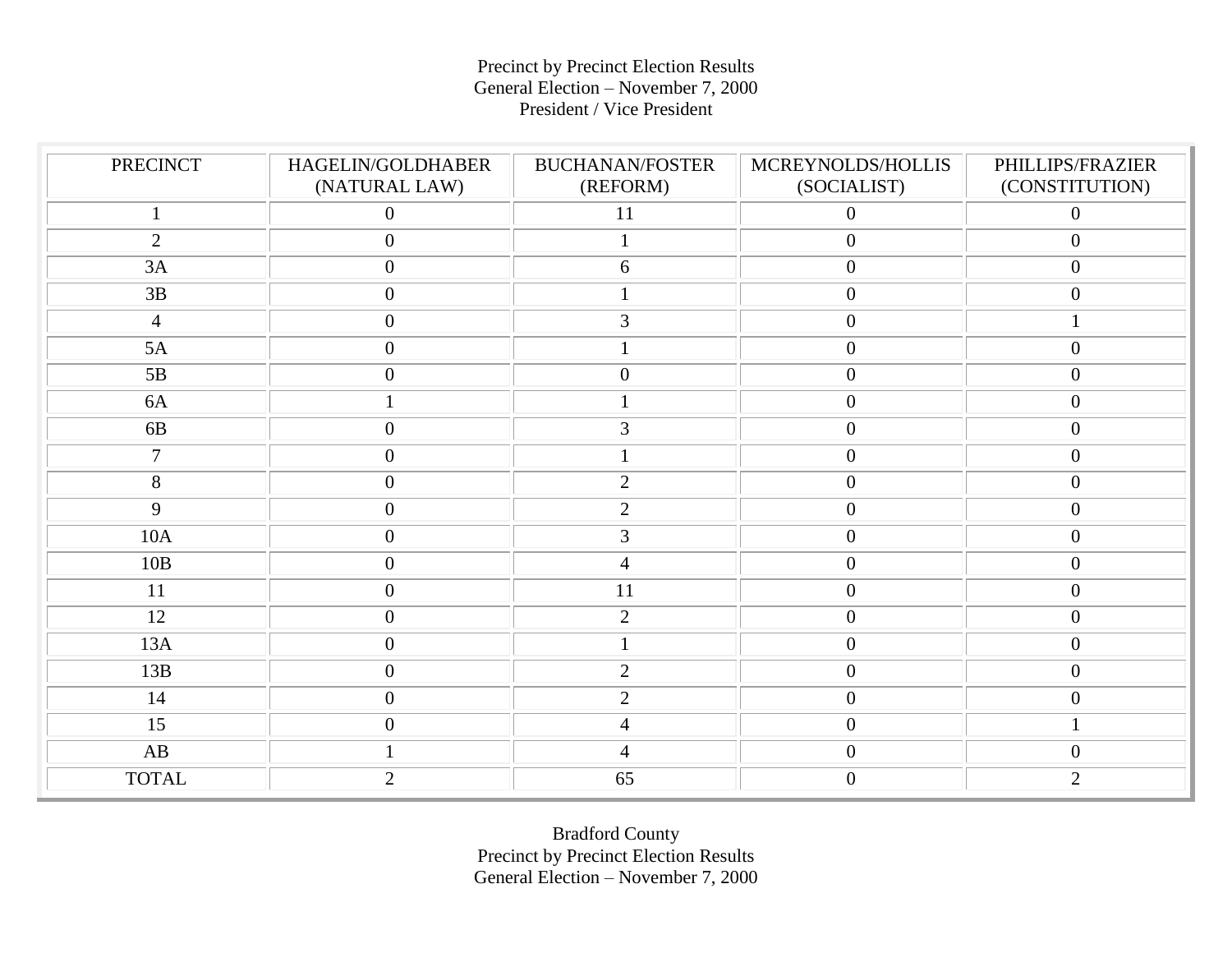### President / Vice President

| <b>PRECINCT</b> | MOOREHEAD/LARIVA<br>(WORKERS WORLD) | CHOTE/LANCASTER<br>(WRI) | MCCARTHY/BEIFUS<br>(WRI) |
|-----------------|-------------------------------------|--------------------------|--------------------------|
| $\mathbf{1}$    | $\boldsymbol{0}$                    | $\mathbf{0}$             | $\overline{0}$           |
| $\overline{2}$  | $\mathbf{0}$                        | $\mathbf{0}$             | $\boldsymbol{0}$         |
| 3A              | $\boldsymbol{0}$                    | $\mathbf{0}$             | $\boldsymbol{0}$         |
| 3B              | $\boldsymbol{0}$                    | $\overline{0}$           | $\boldsymbol{0}$         |
| $\overline{4}$  | $\boldsymbol{0}$                    | $\boldsymbol{0}$         | $\boldsymbol{0}$         |
| 5A              | $\boldsymbol{0}$                    | $\boldsymbol{0}$         | $\boldsymbol{0}$         |
| 5B              | $\boldsymbol{0}$                    | $\mathbf{0}$             | $\boldsymbol{0}$         |
| 6A              | $\boldsymbol{0}$                    | $\mathbf{0}$             | $\boldsymbol{0}$         |
| 6 <b>B</b>      | $\boldsymbol{0}$                    | $\mathbf{0}$             | $\boldsymbol{0}$         |
| $\tau$          | $\boldsymbol{0}$                    | $\boldsymbol{0}$         | $\boldsymbol{0}$         |
| 8               | $\boldsymbol{0}$                    | $\mathbf{0}$             | $\boldsymbol{0}$         |
| 9               | $\mathbf{0}$                        | $\mathbf{0}$             | $\boldsymbol{0}$         |
| $10A$           | $\boldsymbol{0}$                    | $\mathbf{0}$             | $\boldsymbol{0}$         |
| 10B             | $\boldsymbol{0}$                    | $\boldsymbol{0}$         | $\boldsymbol{0}$         |
| 11              | $\mathbf{2}$                        | $\boldsymbol{0}$         | $\boldsymbol{0}$         |
| 12              | $\boldsymbol{0}$                    | $\boldsymbol{0}$         | $\boldsymbol{0}$         |
| 13A             | $\boldsymbol{0}$                    | $\boldsymbol{0}$         | $\boldsymbol{0}$         |
| 13B             | $\boldsymbol{0}$                    | $\mathbf{0}$             | $\boldsymbol{0}$         |
| 14              |                                     | $\mathbf{0}$             | $\boldsymbol{0}$         |
| $\overline{15}$ | $\boldsymbol{0}$                    | $\mathbf{0}$             | $\boldsymbol{0}$         |
| AB              | $\boldsymbol{0}$                    | $\mathbf{0}$             | $\boldsymbol{0}$         |
| <b>TOTAL</b>    | 3                                   | $\theta$                 | $\overline{0}$           |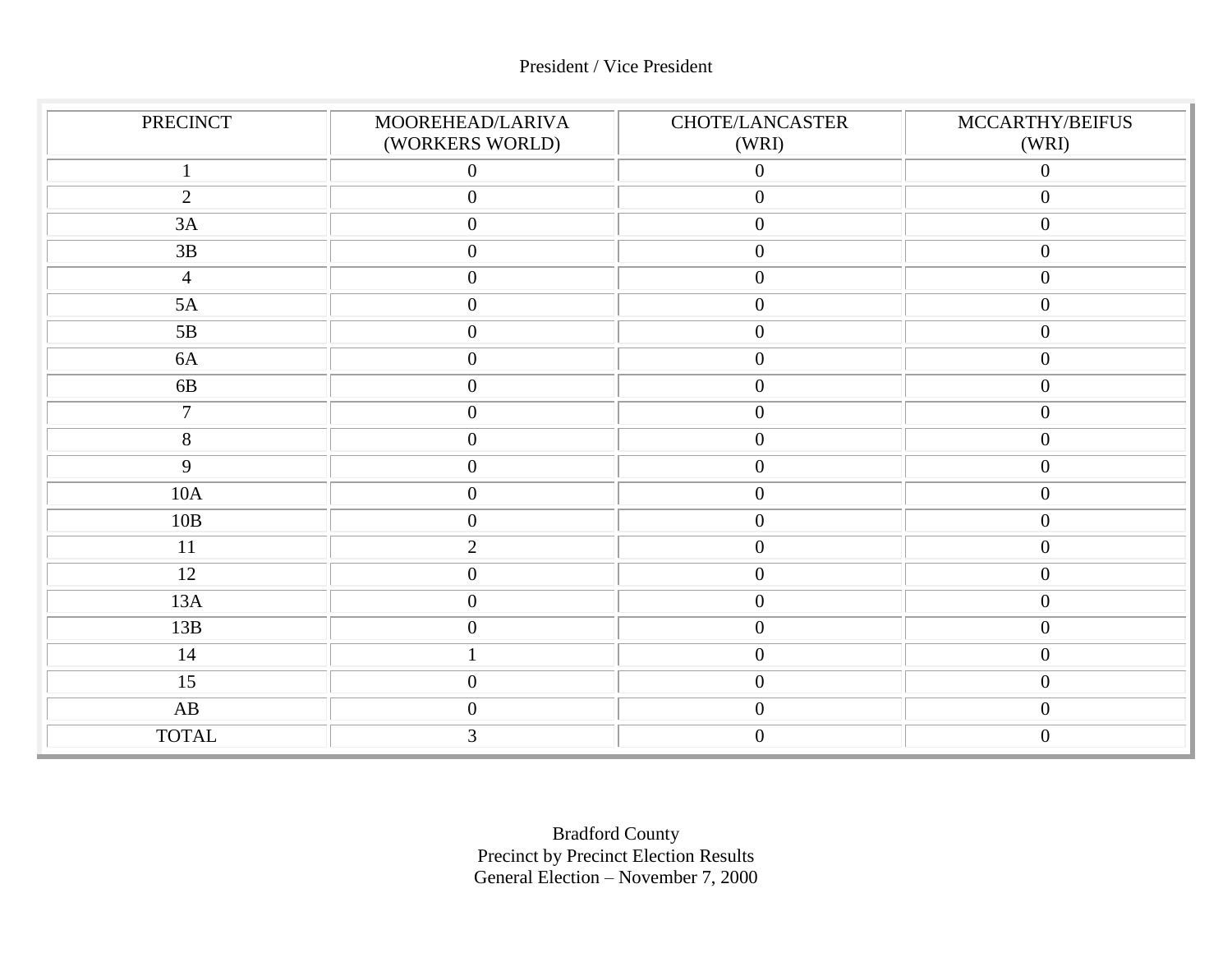| Precinct       | <b>Bill McCollum</b><br>(Rep) | <b>Bill Nelson</b><br>(Dem) | Joe Simonetta<br>(Law) | Joel Deckard<br>(Reform) |
|----------------|-------------------------------|-----------------------------|------------------------|--------------------------|
| $\mathbf{1}$   | 463                           | 296                         | $\overline{2}$         | $\overline{0}$           |
| 2              | 96                            | 251                         | 3                      | $\mathbf{1}$             |
| 3A             | 134                           | 76                          | $\boldsymbol{0}$       | $\overline{2}$           |
| $3B$           | 81                            | 65                          | $\mathfrak{Z}$         | $\boldsymbol{0}$         |
| $\overline{4}$ | 318                           | 354                         | $\overline{3}$         | $\boldsymbol{0}$         |
| 5A             | 119                           | 105                         | $\boldsymbol{0}$       | $\boldsymbol{0}$         |
| 5B             | 73                            | 60                          | $\mathbf 1$            | $\overline{0}$           |
| 6A             | 112                           | 66                          | $\boldsymbol{0}$       | $\overline{0}$           |
| 6B             | 124                           | 60                          | $\boldsymbol{0}$       | $\overline{3}$           |
| $\overline{7}$ | 103                           | 325                         | $\sqrt{2}$             | $\mathbf{1}$             |
| $\overline{8}$ | 390                           | 235                         | $\boldsymbol{0}$       | $\mathbf{1}$             |
| $\overline{9}$ | 237                           | 185                         | $\boldsymbol{0}$       | $\boldsymbol{0}$         |
| 10A            | 383                           | 163                         | $\,1\,$                | $\boldsymbol{0}$         |
| 10B            | 435                           | 333                         | $\boldsymbol{0}$       | $\mathbf{0}$             |
| 11             | 277                           | 244                         | $\sqrt{2}$             | $\overline{2}$           |
| 12             | 176                           | 184                         | $\mathbf 1$            | $\mathbf{1}$             |
| 13A            | 114                           | 111                         | $\,1\,$                | $\overline{2}$           |
| 13B            | 125                           | 103                         | $\boldsymbol{0}$       | $\mathbf{0}$             |
| 14             | 221                           | 138                         | $\mathbf 1$            | $\overline{0}$           |
| 15             | 180                           | 192                         | $\boldsymbol{0}$       | $\overline{2}$           |
| AB             | 538                           | 572                         | $\mathbf{2}$           | $\overline{4}$           |
| <b>TOTAL</b>   | 4699                          | 4118                        | 22                     | 19                       |

U.S. Senate Race Continued Next Page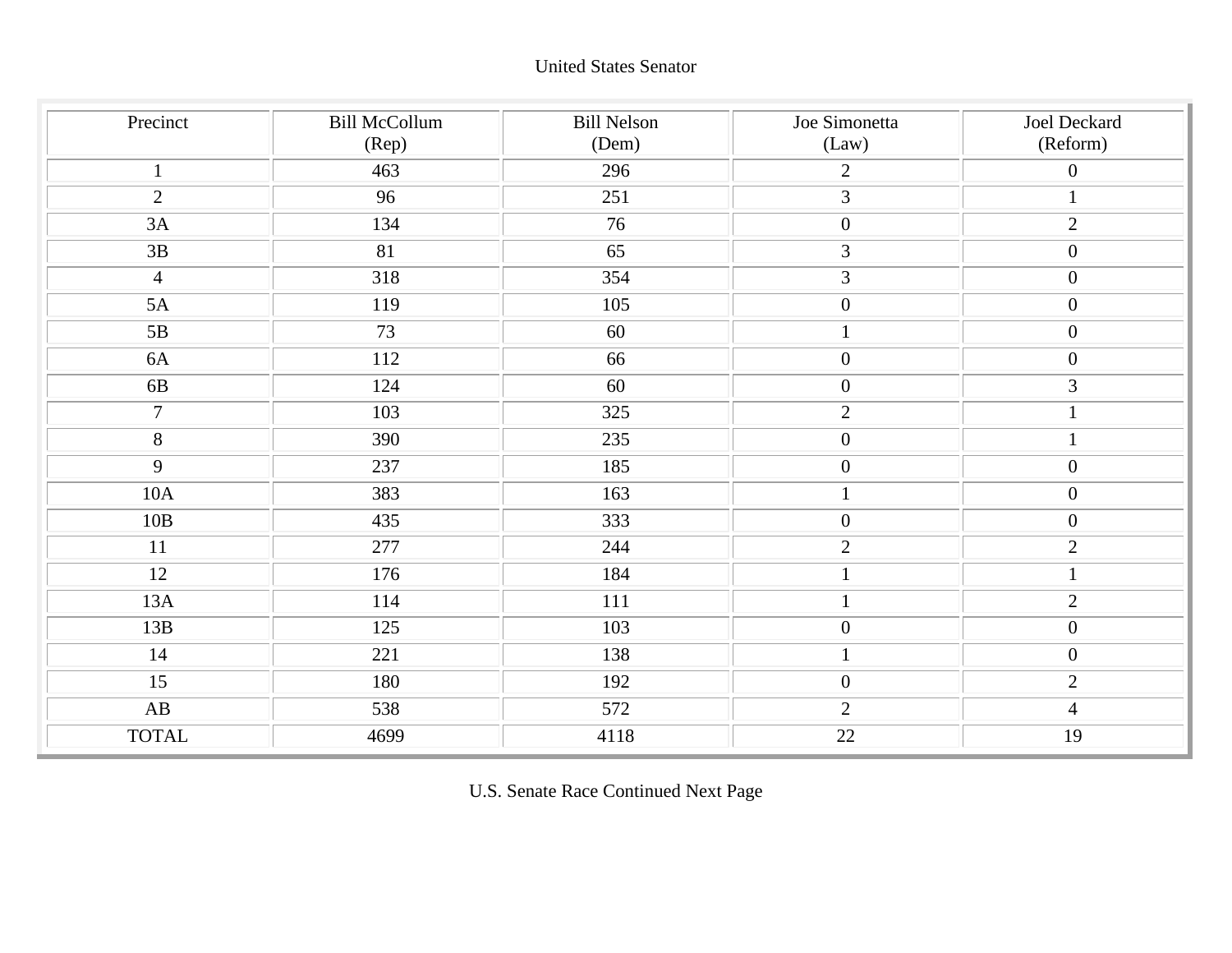#### United States Senator

| Precinct               | Willie Logan<br>(NPA) | <b>Andy Martin</b><br>(NPA) | Darrell McCormick<br>(NPA) | 'Nikki O'<br>(WRI) |
|------------------------|-----------------------|-----------------------------|----------------------------|--------------------|
| $\mathbf{1}$           | $\boldsymbol{6}$      | $\overline{2}$              | $\tau$                     | $\boldsymbol{0}$   |
| $\overline{2}$         | $\boldsymbol{7}$      | $\overline{0}$              | $\overline{4}$             | $\boldsymbol{0}$   |
| 3A                     | $\sqrt{2}$            | $\mathbf{1}$                | $\overline{4}$             | $\boldsymbol{0}$   |
| $3\mathrm{B}$          | $\mathbf 1$           | $\overline{2}$              | $\overline{3}$             | $\boldsymbol{0}$   |
| $\overline{4}$         | $\overline{8}$        | $\,1$                       | $\overline{3}$             | $\boldsymbol{0}$   |
| 5A                     | $\,1$                 | $\overline{0}$              | $\,1\,$                    | $\boldsymbol{0}$   |
| 5B                     | $\,1\,$               | $\boldsymbol{0}$            | $\overline{0}$             | $\boldsymbol{0}$   |
| $6A$                   | $\overline{3}$        | $\mathbf{1}$                | $\overline{2}$             | $\boldsymbol{0}$   |
| $6B$                   | $\,1\,$               | $\mathbf{1}$                | $\overline{2}$             | $\boldsymbol{0}$   |
| $\overline{7}$         | $\overline{6}$        | $\overline{0}$              | $\overline{3}$             | $\boldsymbol{0}$   |
| $\overline{8}$         | $\mathfrak{S}$        | $\overline{2}$              | $\overline{4}$             | $\boldsymbol{0}$   |
| 9                      | $\overline{0}$        | $\mathbf{1}$                | $\mathbf{1}$               | $\boldsymbol{0}$   |
| 10A                    | $\overline{4}$        | $\boldsymbol{0}$            | $\overline{3}$             | $\boldsymbol{0}$   |
| 10B                    | $\boldsymbol{6}$      | $\boldsymbol{0}$            | $\overline{3}$             | $\boldsymbol{0}$   |
| 11                     | $\overline{4}$        | 3                           | $\sqrt{6}$                 | $\boldsymbol{0}$   |
| 12                     | $\overline{4}$        | $\overline{3}$              | $\overline{2}$             | $\boldsymbol{0}$   |
| 13A                    | $\,1$                 | $\overline{0}$              | $\,1\,$                    | $\boldsymbol{0}$   |
| 13B                    | $\,1\,$               | $\overline{2}$              | $\mathbf 1$                | $\boldsymbol{0}$   |
| 14                     | 3                     | $\boldsymbol{0}$            | $\mathbf{1}$               | $\boldsymbol{0}$   |
| 15                     | $\,1\,$               | $\sqrt{2}$                  | $\mathfrak{S}$             | $\boldsymbol{0}$   |
| $\mathbf{A}\mathbf{B}$ | 27                    | 5                           | $6\,$                      | $\boldsymbol{0}$   |
| <b>TOTAL</b>           | 92                    | 26                          | 62                         | $\boldsymbol{0}$   |

U.S. Senate Race Continued Next Page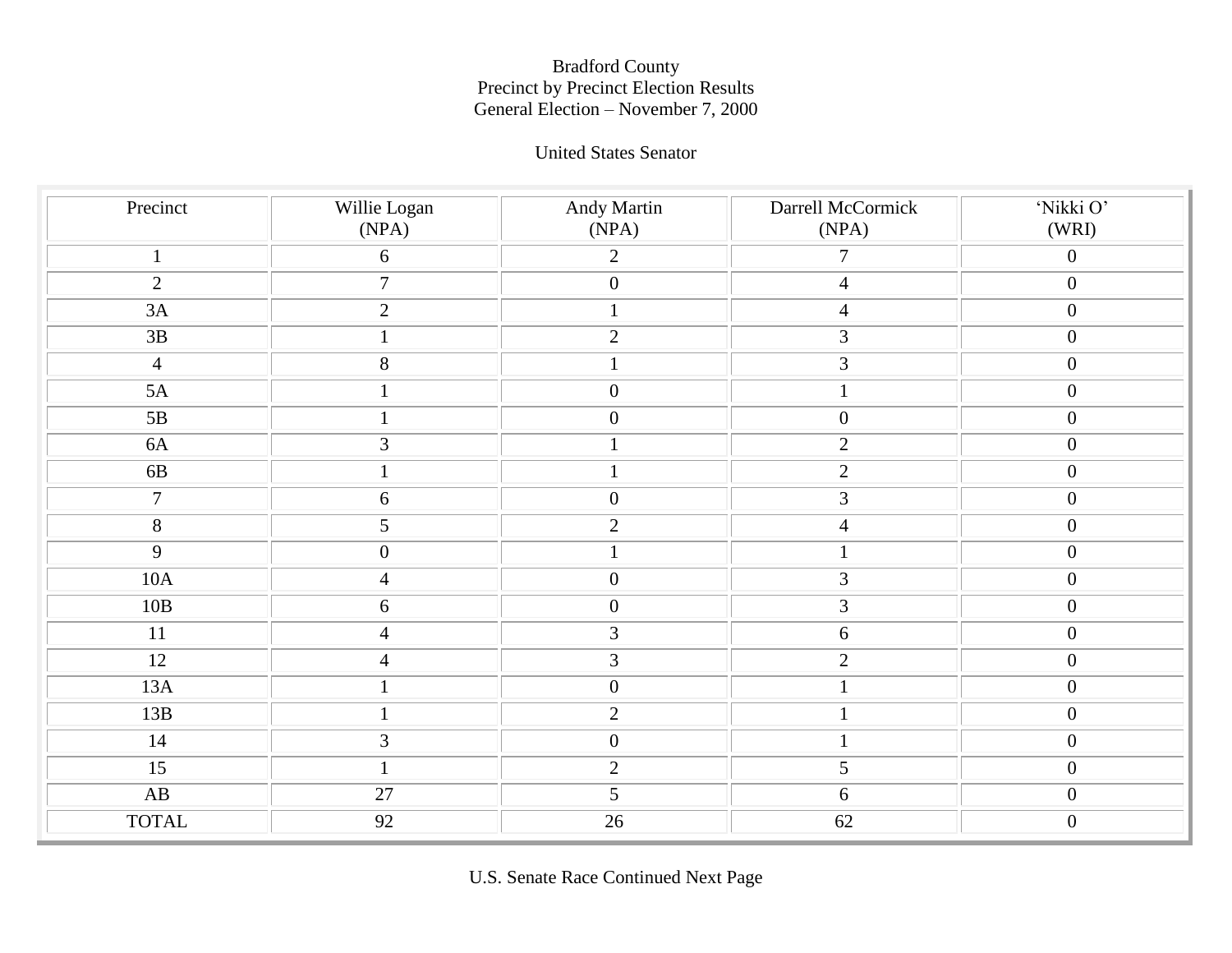### United States Senator

| Precinct        | Olen C. Faulk<br>(WRI) | Richard Grayson<br>(WRI) | <b>Brian Heady</b><br>(WRI) | Argirisn Malapanis<br>(WRI) |
|-----------------|------------------------|--------------------------|-----------------------------|-----------------------------|
| $\mathbf{1}$    | $\boldsymbol{0}$       | $\boldsymbol{0}$         | $\boldsymbol{0}$            | $\overline{0}$              |
| $\overline{2}$  | $\boldsymbol{0}$       | $\boldsymbol{0}$         | $\boldsymbol{0}$            | $\boldsymbol{0}$            |
| 3A              | $\boldsymbol{0}$       | $\boldsymbol{0}$         | $\boldsymbol{0}$            | $\boldsymbol{0}$            |
| $\overline{3B}$ | $\boldsymbol{0}$       | $\boldsymbol{0}$         | $\boldsymbol{0}$            | $\boldsymbol{0}$            |
| $\overline{4}$  | $\boldsymbol{0}$       | $\boldsymbol{0}$         | $\boldsymbol{0}$            | $\overline{0}$              |
| 5A              | $\boldsymbol{0}$       | $\boldsymbol{0}$         | $\boldsymbol{0}$            | $\boldsymbol{0}$            |
| 5B              | $\boldsymbol{0}$       | $\boldsymbol{0}$         | $\boldsymbol{0}$            | $\boldsymbol{0}$            |
| $6A$            | $\boldsymbol{0}$       | $\boldsymbol{0}$         | $\overline{0}$              | $\boldsymbol{0}$            |
| $6B$            | $\boldsymbol{0}$       | $\boldsymbol{0}$         | $\boldsymbol{0}$            | $\mathbf{0}$                |
| $\overline{7}$  | $\boldsymbol{0}$       | $\boldsymbol{0}$         | $\boldsymbol{0}$            | $\boldsymbol{0}$            |
| $8\,$           | $\boldsymbol{0}$       | $\boldsymbol{0}$         | $\boldsymbol{0}$            | $\boldsymbol{0}$            |
| $\mathbf{9}$    | $\boldsymbol{0}$       | $\boldsymbol{0}$         | $\boldsymbol{0}$            | $\boldsymbol{0}$            |
| $10A$           | $\boldsymbol{0}$       | $\boldsymbol{0}$         | $\boldsymbol{0}$            | $\boldsymbol{0}$            |
| 10B             | $\boldsymbol{0}$       | $\boldsymbol{0}$         | $\boldsymbol{0}$            | $\boldsymbol{0}$            |
| 11              | $\boldsymbol{0}$       | $\boldsymbol{0}$         | $\boldsymbol{0}$            | $\boldsymbol{0}$            |
| $\overline{12}$ | $\boldsymbol{0}$       | $\boldsymbol{0}$         | $\boldsymbol{0}$            | $\overline{0}$              |
| 13A             | $\boldsymbol{0}$       | $\boldsymbol{0}$         | $\boldsymbol{0}$            | $\boldsymbol{0}$            |
| 13B             | $\overline{0}$         | $\boldsymbol{0}$         | $\boldsymbol{0}$            | $\overline{0}$              |
| 14              | $\boldsymbol{0}$       | $\boldsymbol{0}$         | $\boldsymbol{0}$            | $\mathbf{0}$                |
| 15              | $\boldsymbol{0}$       | $\boldsymbol{0}$         | $\boldsymbol{0}$            | $\boldsymbol{0}$            |
| AB              | $\boldsymbol{0}$       | $\boldsymbol{0}$         | $\boldsymbol{0}$            | $\boldsymbol{0}$            |
| <b>TOTAL</b>    | $\boldsymbol{0}$       | $\boldsymbol{0}$         | $\boldsymbol{0}$            | $\boldsymbol{0}$            |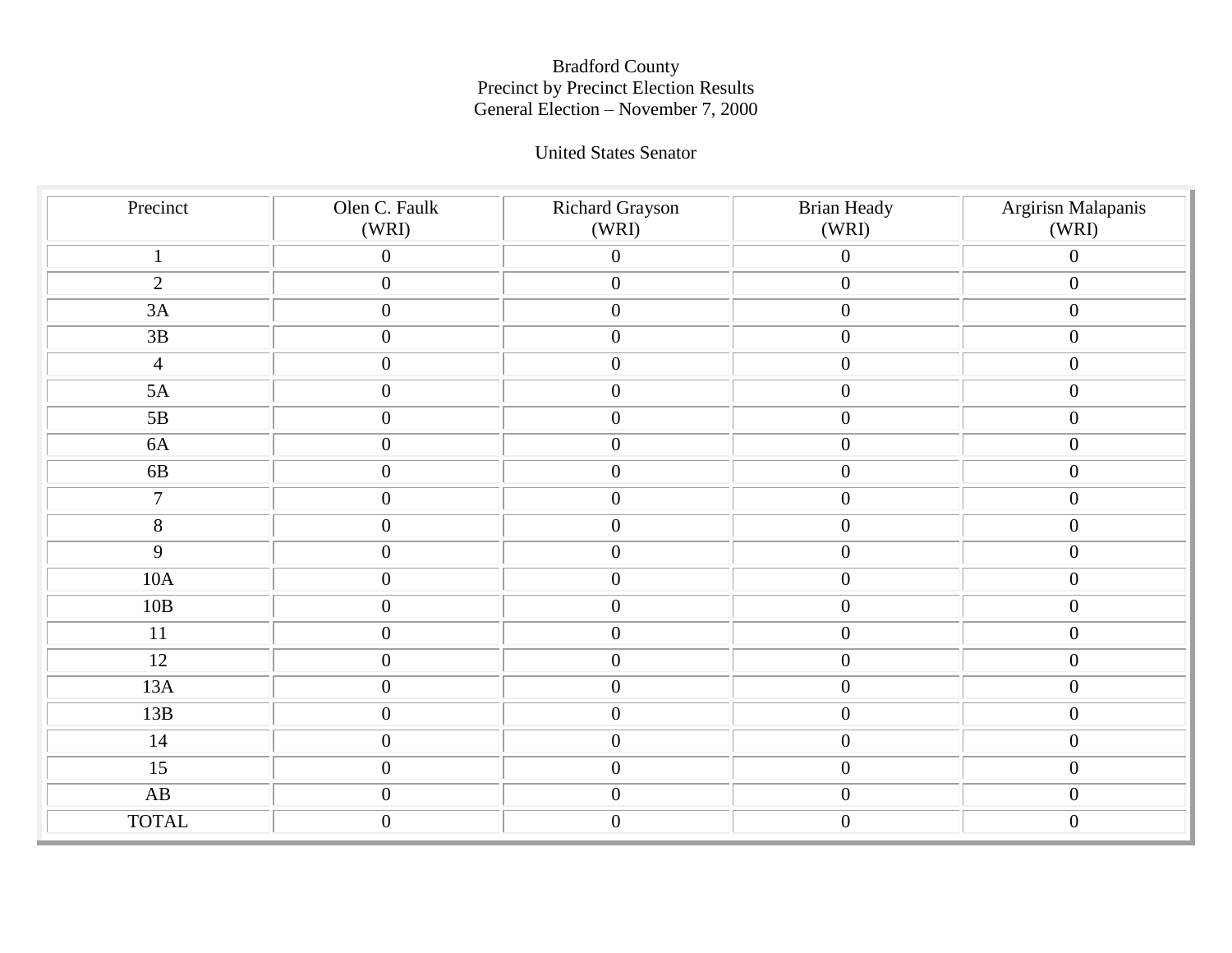# Representative in Congress

| Precinct        | <b>Cliff Stearns</b><br>(Rep) | Tim Clower<br>(WRI) | Barbara Elliott<br>(WRI) |
|-----------------|-------------------------------|---------------------|--------------------------|
| $\mathbf{1}$    | 583                           |                     | $\boldsymbol{0}$         |
| $\overline{2}$  | 166                           | $\boldsymbol{0}$    | $\boldsymbol{0}$         |
| $3A$            | 170                           | $\boldsymbol{0}$    | $\boldsymbol{0}$         |
| $3B$            | 112                           | $\mathbf 1$         | $\boldsymbol{0}$         |
| $\overline{4}$  | 463                           | $\boldsymbol{0}$    | $\overline{0}$           |
| 5A              | 165                           | $\mathbf{1}$        | $\overline{0}$           |
| 5B              | 104                           | $\boldsymbol{0}$    | $\overline{0}$           |
| $6A$            | 143                           | $\boldsymbol{0}$    | $\boldsymbol{0}$         |
| 6B              | 163                           | $\mathbf{1}$        | $\overline{0}$           |
| $\tau$          | 193                           |                     | $\overline{0}$           |
| $8\,$           | 501                           | $\boldsymbol{0}$    | $\boldsymbol{0}$         |
| $\overline{9}$  | 328                           | $\mathbf{1}$        | $\overline{0}$           |
| $10A$           | 454                           | $\mathbf{1}$        | $\boldsymbol{0}$         |
| 10B             | 573                           |                     | $\overline{0}$           |
| $11\,$          | 386                           | $\mathfrak{Z}$      | $\boldsymbol{0}$         |
| $\overline{12}$ | 249                           | $\mathbf{1}$        | $\overline{0}$           |
| 13A             | 169                           | $\boldsymbol{0}$    | $\overline{0}$           |
| 13B             | 180                           | $\boldsymbol{0}$    | $\overline{0}$           |
| 14              | 288                           | $\boldsymbol{0}$    | $\boldsymbol{0}$         |
| 15              | 261                           |                     | $\mathbf{1}$             |
| AB              | 848                           | $\boldsymbol{0}$    | $\boldsymbol{0}$         |
| <b>TOTAL</b>    | 6499                          | 13                  | $\mathbf{1}$             |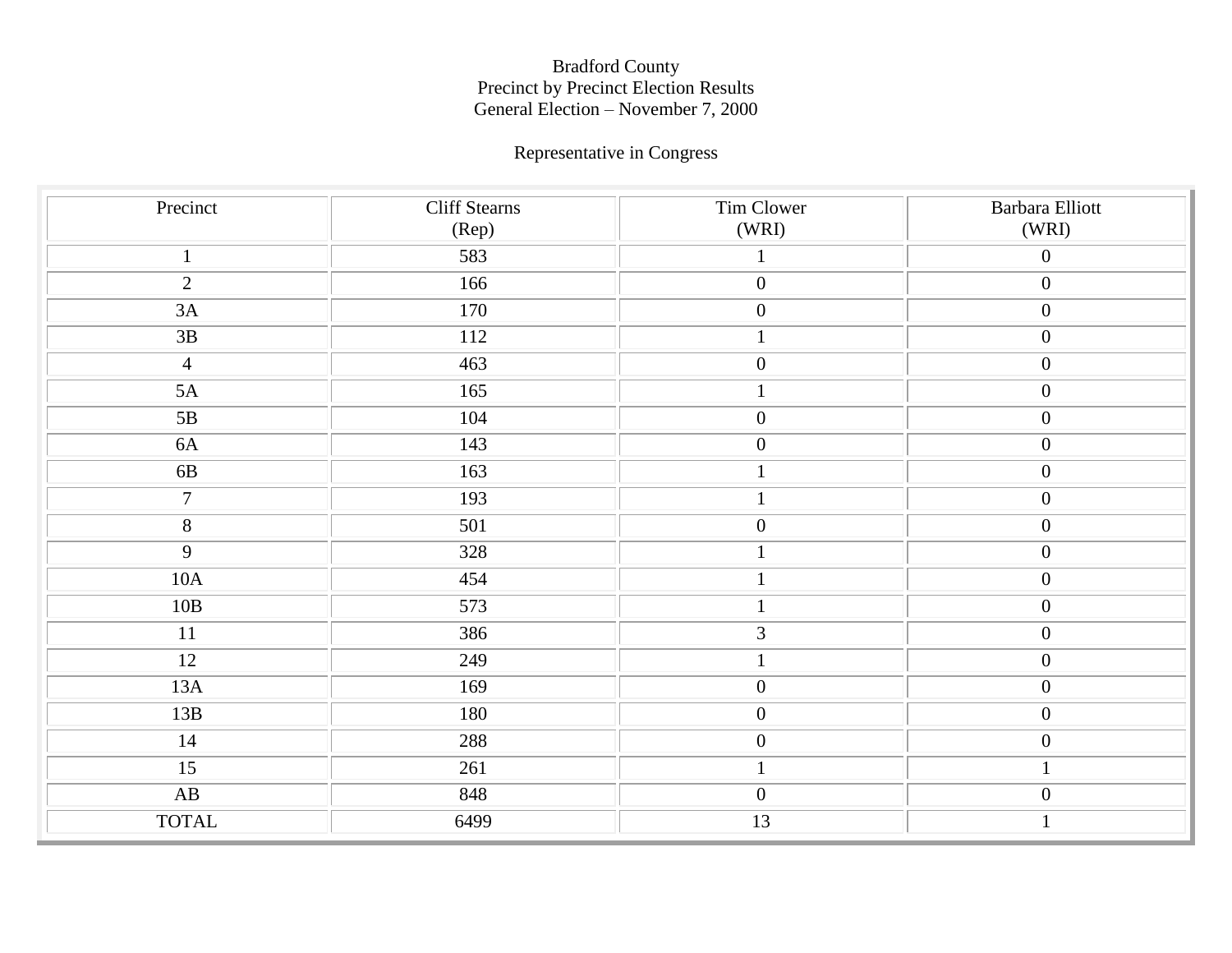### State Treasurer

| Precinct               | Tom Gallagher    | John Cosgrove |
|------------------------|------------------|---------------|
|                        | (Rep)            | (Dem)         |
| $\mathbf{1}$           | 573              | 179           |
| $\overline{2}$         | 137              | 219           |
| 3A                     | 169              | 43            |
| 3B                     | <b>112</b>       | 42            |
| $\overline{4}$         | 416              | 249           |
| $5A$                   | 151              | 71            |
| 5B                     | 96               | 36            |
| $6A$                   | 141              | 41            |
| 6B                     | 154              | 36            |
| $\boldsymbol{7}$       | 146              | 291           |
| $\overline{8}$         | 451              | 180           |
| $\overline{9}$         | 309              | 109           |
| $10A$                  | 440              | 98            |
| $10B$                  | 494              | 266           |
| $11\,$                 | 330              | 199           |
| $\overline{12}$        | $\overline{213}$ | 158           |
| 13A                    | 142              | 85            |
| 13B                    | 163              | 70            |
| $14\,$                 | 264              | 92            |
| 15                     | 229              | 132           |
| $\mathbf{A}\mathbf{B}$ | 711              | 412           |
| <b>TOTAL</b>           | 5841             | 3008          |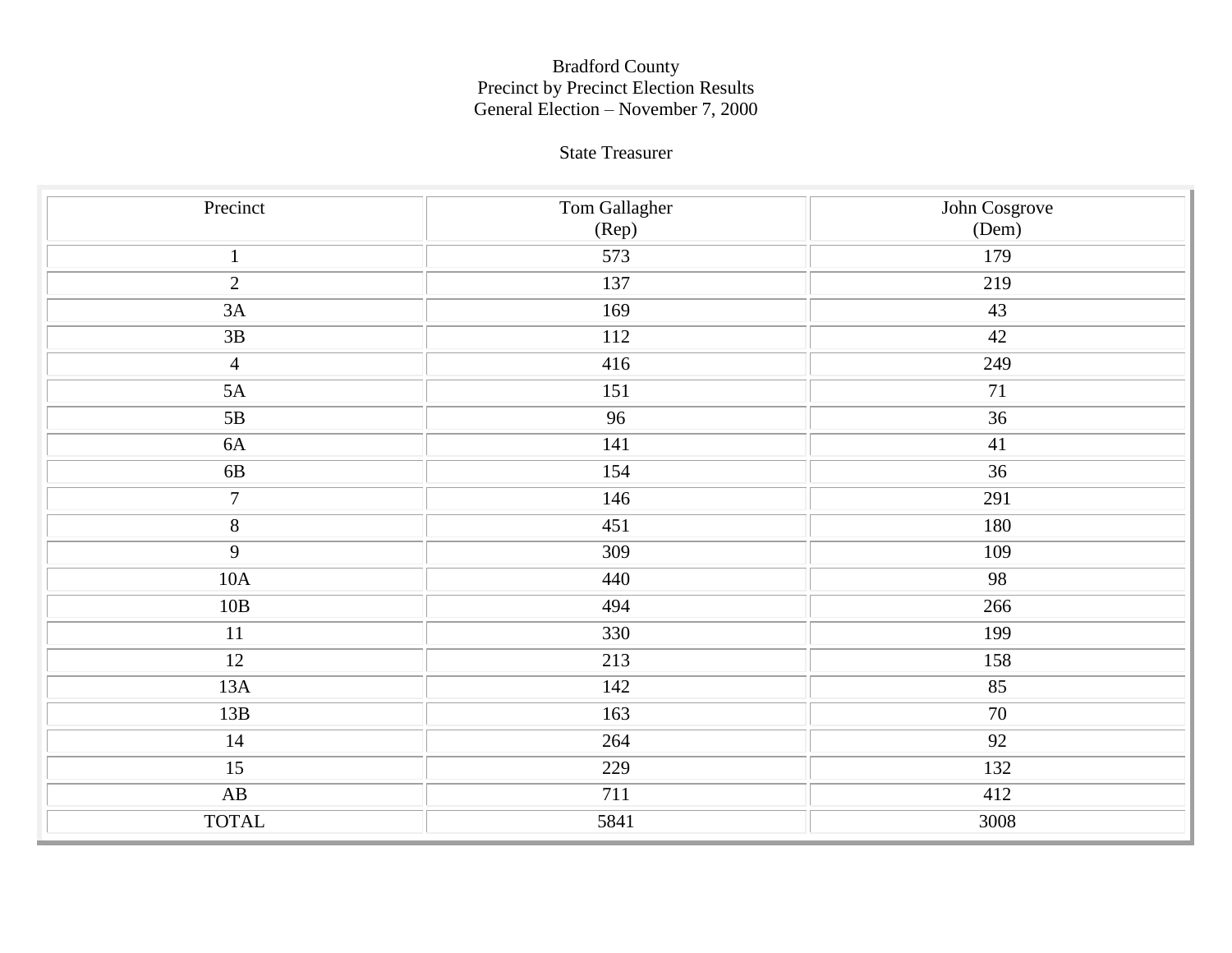#### Commissioner of Education

| Precinct       | Charlie Crist<br>(Rep) | George H. Sheldon<br>(Dem) | Vassilia Gazetas<br>(NPA) |
|----------------|------------------------|----------------------------|---------------------------|
| $\mathbf{1}$   | 470                    | 252                        | $\mathbf{9}$              |
| $\overline{2}$ | 103                    | 239                        | 9                         |
| 3A             | 129                    | 78                         | $\boldsymbol{0}$          |
| 3B             | 98                     | 50                         | $\mathbf{1}$              |
| $\overline{4}$ | 319                    | 334                        | $\overline{8}$            |
| 5A             | 123                    | 87                         | $\overline{2}$            |
| $5B$           | 75                     | 56                         | $\mathbf{1}$              |
| 6A             | 112                    | 63                         | $\mathbf{2}$              |
| 6B             | 127                    | 54                         | $\boldsymbol{0}$          |
| $\tau$         | 106                    | $\overline{316}$           | $\boldsymbol{7}$          |
| $8\,$          | 377                    | 241                        | $\mathfrak 3$             |
| $\overline{9}$ | 261                    | 145                        | $\overline{4}$            |
| $10A$          | 377                    | 155                        | $\boldsymbol{7}$          |
| $10B$          | 453                    | 294                        | $8\,$                     |
| 11             | 279                    | 230                        | $\mathbf{9}$              |
| 12             | 181                    | 180                        | $\overline{4}$            |
| 13A            | 132                    | 84                         | $\overline{5}$            |
| 13B            | 141                    | 87                         | $\overline{3}$            |
| 14             | 221                    | 126                        | $\sqrt{2}$                |
| 15             | 180                    | 177                        | 5                         |
| AB             | 608                    | 483                        | 15                        |
| <b>TOTAL</b>   | 4872                   | 3731                       | 104                       |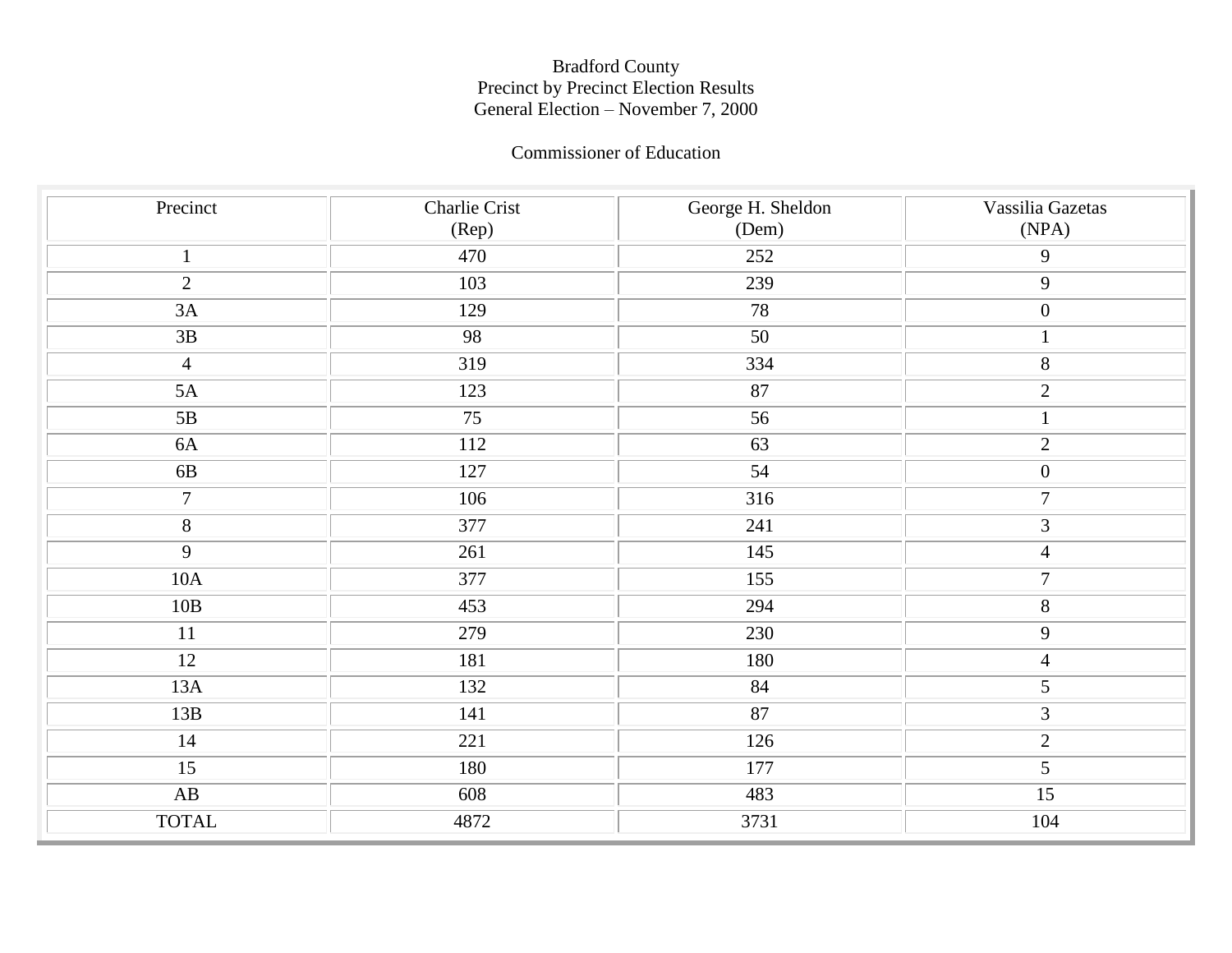#### State Attorney Eighth Judicial Circuit

| Precinct               | <b>Bill Cervone</b> | George Schaefer |
|------------------------|---------------------|-----------------|
|                        | (Rep)               | (Dem)           |
| $\mathbf{1}$           | 488                 | 275             |
| $\overline{2}$         | 119                 | 248             |
| $3A$                   | 146                 | 67              |
| $\overline{3B}$        | 99                  | 54              |
| $\overline{4}$         | 379                 | 298             |
| $5A$                   | 134                 | 84              |
| 5B                     | 90                  | 41              |
| $6A$                   | 121                 | 61              |
| $6B$                   | 134                 | 52              |
| $\boldsymbol{7}$       | 123                 | 316             |
| $\overline{\bf 8}$     | 407                 | 225             |
| $\overline{9}$         | 272                 | 145             |
| 10A                    | 392                 | 145             |
| $10B$                  | 474                 | 283             |
| 11                     | 308                 | 220             |
| 12                     | 197                 | 176             |
| $13A$                  | 136                 | 91              |
| 13B                    | 151                 | $\overline{85}$ |
| 14                     | 234                 | 121             |
| 15                     | 202                 | 162             |
| $\mathbf{A}\mathbf{B}$ | 639                 | 490             |
| <b>TOTAL</b>           | 5245                | 3639            |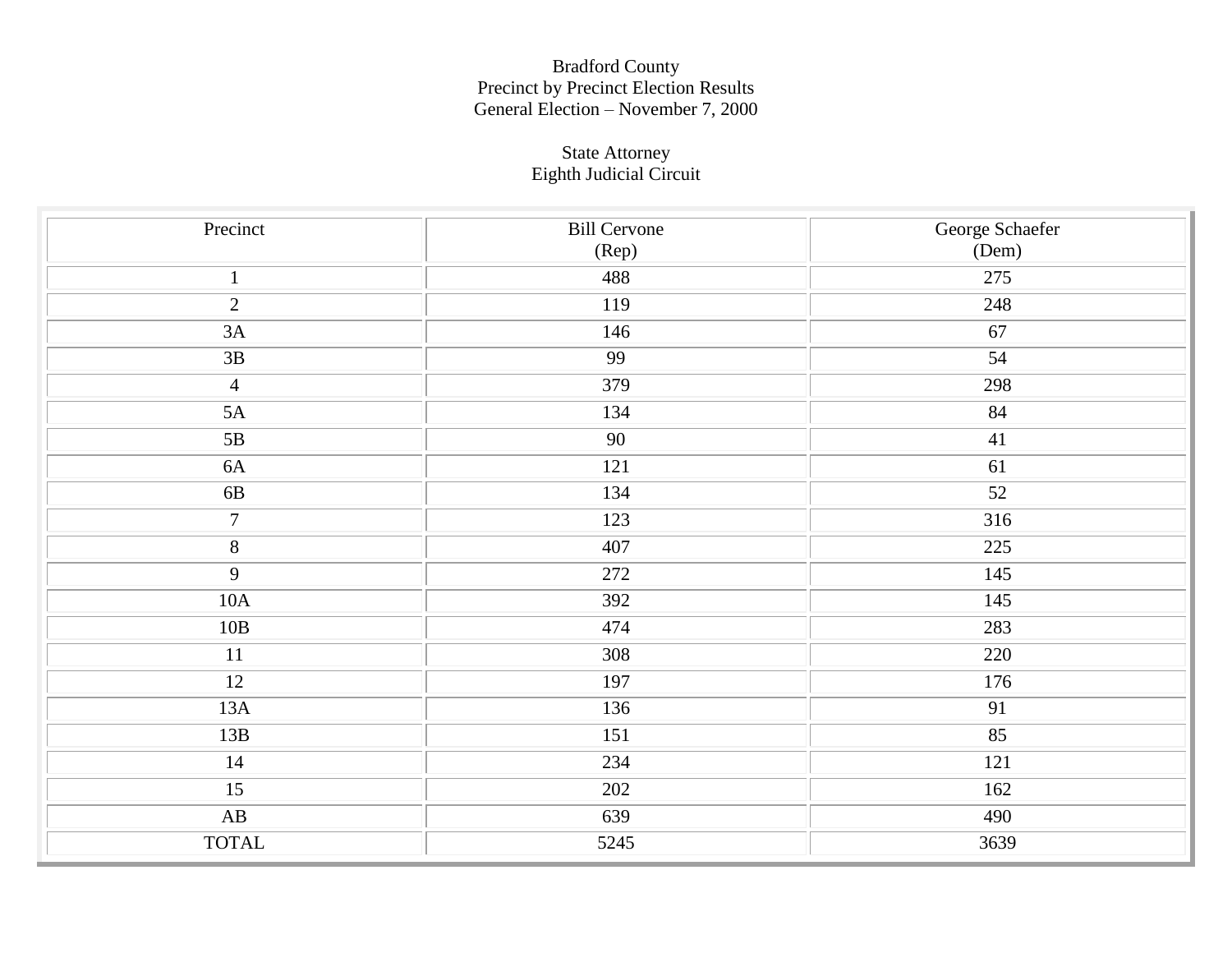#### State Senator District Five

| Precinct     | <b>Bob Casey</b><br>$(\text{Rep})$ | Rod Smith<br>(Dem) | <b>Emily Browne</b><br>(WRI) |
|--------------|------------------------------------|--------------------|------------------------------|
| 8            | 333                                | 314                | $\boldsymbol{0}$             |
| 9            | 203                                | 219                | $\overline{0}$               |
| 10A          | 315                                | 233                | $\overline{0}$               |
| 10B          | 386                                | 391                | $\mathbf{0}$                 |
| 11           | 259                                | 283                | $\overline{0}$               |
| 12           | 155                                | 214                | $\overline{0}$               |
| 13A          | 115                                | 114                | $\overline{0}$               |
| 13B          | 113                                | 122                | $\boldsymbol{0}$             |
| 14           | 190                                | 168                | $\Omega$                     |
| 15           | 134                                | 242                | $\theta$                     |
| AB           | 326                                | 337                | $\overline{0}$               |
| <b>TOTAL</b> | 2529                               | 2637               | $\overline{0}$               |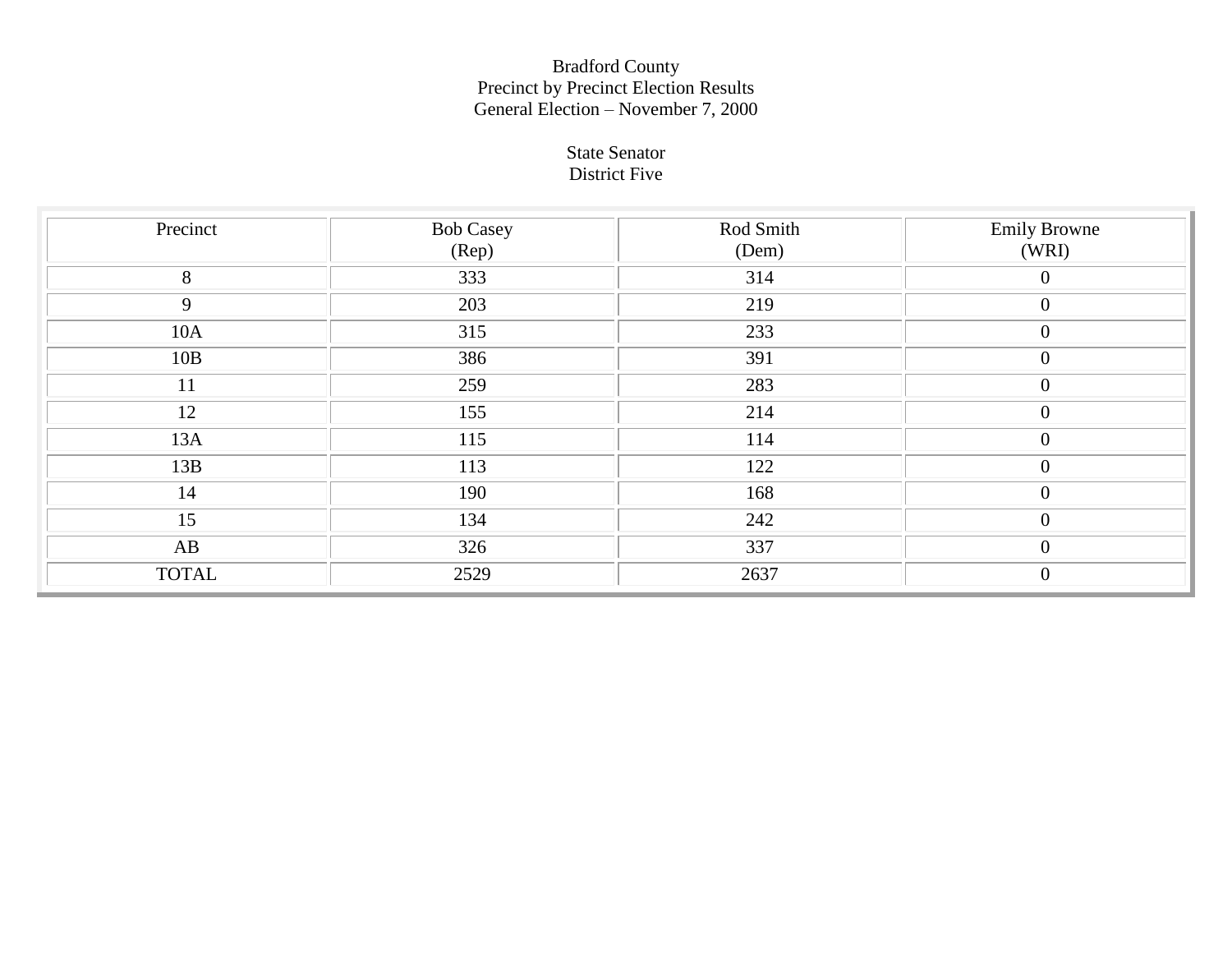#### State Representative District Twelve

| Precinct               | Aaron Bean       | <b>Bobby Hart</b>   |
|------------------------|------------------|---------------------|
|                        | (Rep)            | (Dem)               |
| $\mathbf{1}$           | 439              | 329                 |
| $\sqrt{2}$             | 109              | 253                 |
| 3A                     | 135              | 83                  |
| $3B$                   | $\overline{92}$  | $\overline{65}$     |
| $\overline{4}$         | $\overline{310}$ | 364                 |
| $5A$                   | 125              | 96                  |
| $5\mathrm{B}$          | 70               | 63                  |
| $6A$                   | 94               | $\overline{\bf 88}$ |
| 6B                     | 124              | 64                  |
| $\overline{7}$         | 107              | 324                 |
| $\overline{\bf 8}$     | 357              | 284                 |
| $\overline{9}$         | 245              | $\overline{170}$    |
| $10\mathrm{A}$         | 365              | 173                 |
| $10B$                  | 431              | 314                 |
| $11\,$                 | 270              | 267                 |
| 12                     | 175              | 189                 |
| $13A$                  | 120              | 105                 |
| 13B                    | 122              | 106                 |
| 14                     | 203              | 155                 |
| 15                     | 169              | 199                 |
| $\mathbf{A}\mathbf{B}$ | 528              | 599                 |
| <b>TOTAL</b>           | 4590             | 4290                |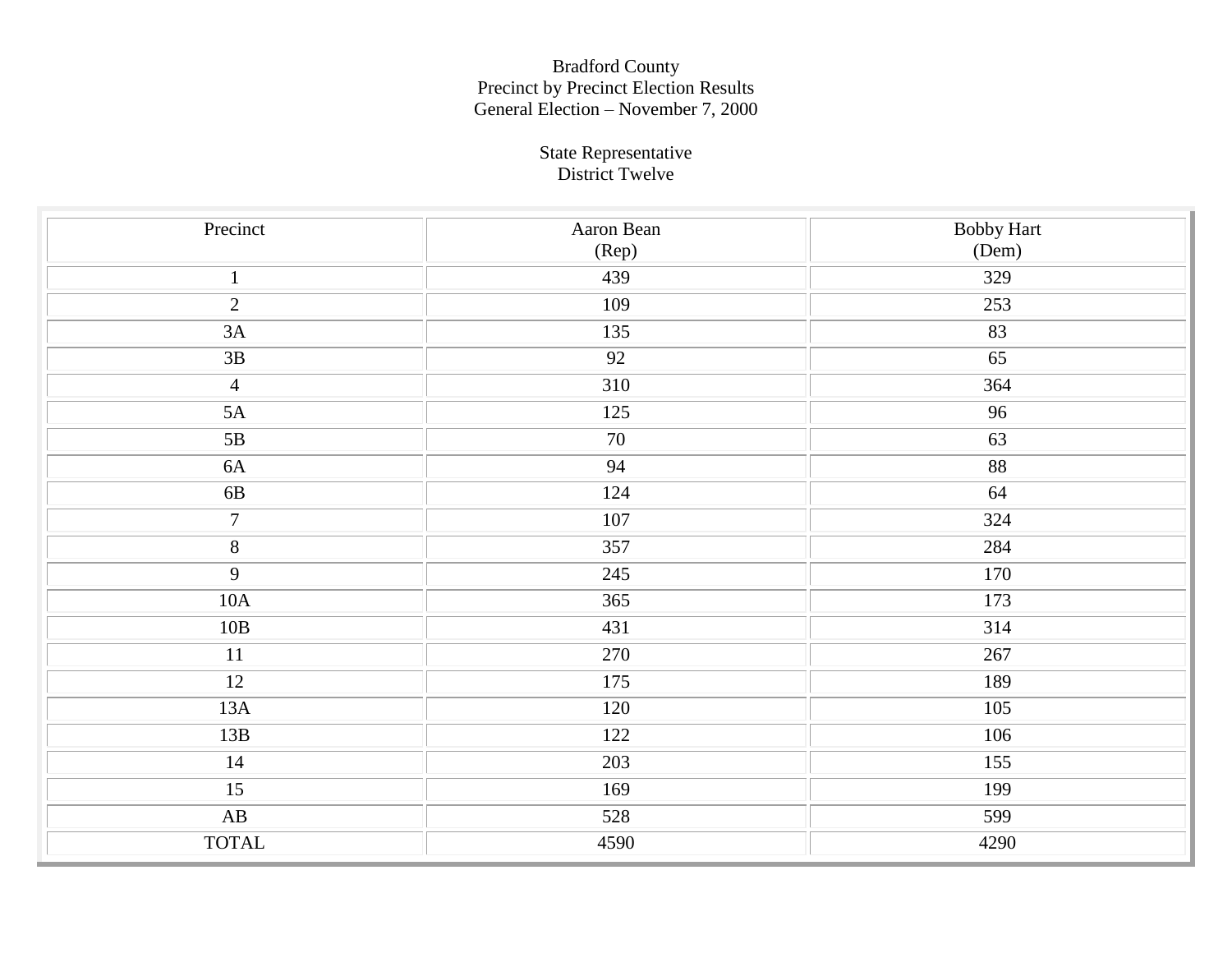## Superintendent of Schools

| Precinct               | Russell Larramore<br>$(\text{Rep})$ | <b>Buddy Paterson</b><br>(Dem) | Ronald Reagan<br>(NPA) |
|------------------------|-------------------------------------|--------------------------------|------------------------|
| $\mathbf{1}$           | 261                                 | 519                            | 26                     |
| $\overline{2}$         | 66                                  | 307                            | 9                      |
| 3A                     | 85                                  | 121                            | $\overline{15}$        |
| 3B                     | 66                                  | 76                             | $\overline{19}$        |
| $\overline{4}$         | 259                                 | 422                            | 22                     |
| 5A                     | 99                                  | 114                            | 14                     |
| 5B                     | 61                                  | 68                             | $\overline{5}$         |
| 6A                     | 97                                  | 90                             | $\overline{4}$         |
| 6B                     | 129                                 | 58                             | $\overline{7}$         |
| $\overline{7}$         | 81                                  | 358                            | $\overline{12}$        |
| $8\,$                  | 280                                 | 355                            | 21                     |
| $\overline{9}$         | 192                                 | 220                            | $\overline{18}$        |
| $10A$                  | 290                                 | 226                            | 37                     |
| 10B                    | 392                                 | 345                            | $\overline{18}$        |
| 11                     | 220                                 | 296                            | 36                     |
| $\overline{12}$        | 151                                 | 216                            | $\overline{19}$        |
| 13A                    | 97                                  | 123                            | $\overline{9}$         |
| 13B                    | 120                                 | 104                            | 14                     |
| 14                     | 167                                 | 177                            | 22                     |
| 15                     | 150                                 | 225                            | $10\,$                 |
| $\mathbf{A}\mathbf{B}$ | 503                                 | 605                            | 47                     |
| <b>TOTAL</b>           | 3766                                | 5025                           | 384                    |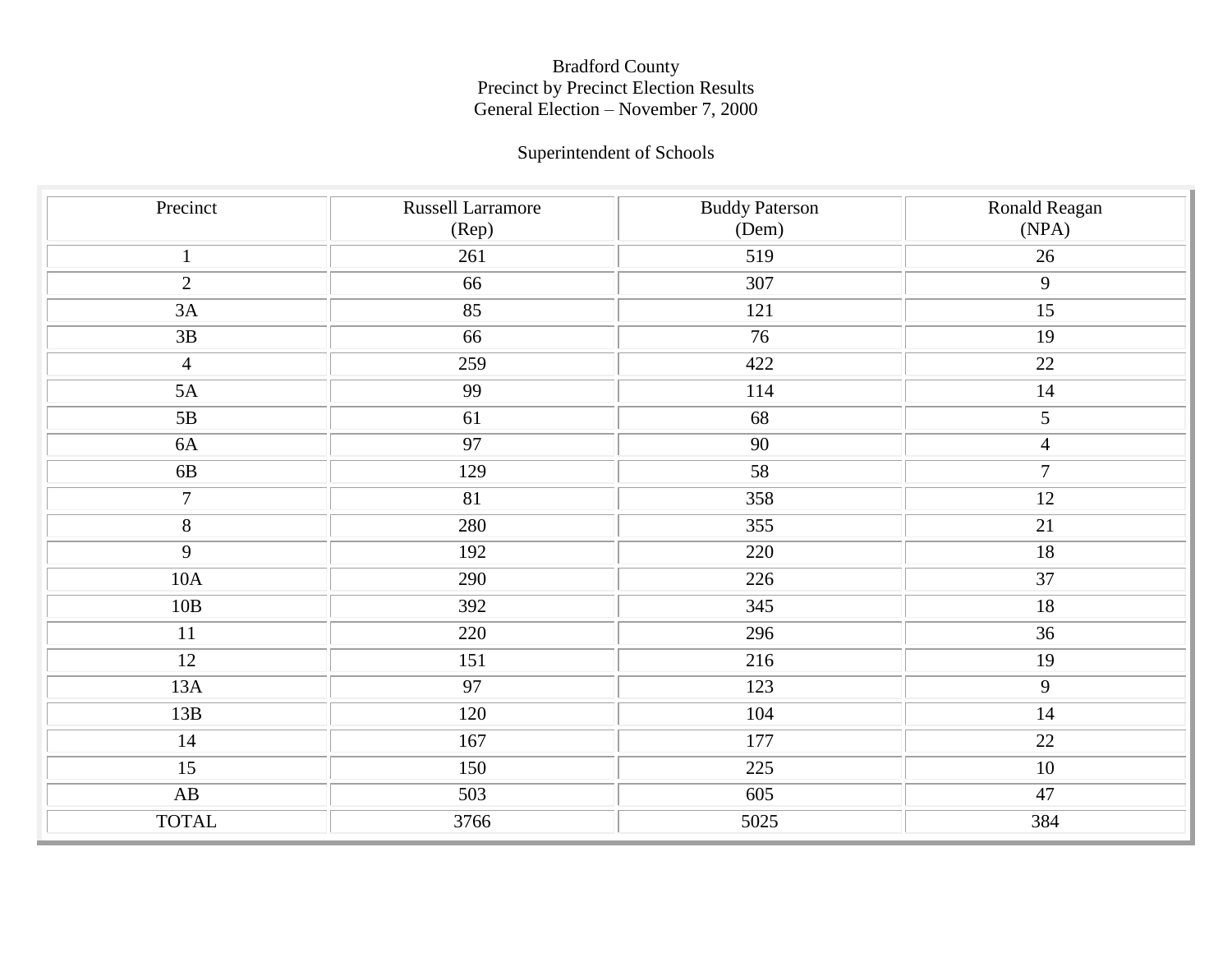#### County Commissioner District 3

| Precinct     | John Cooper<br>(Rep) | Jimmy Bowen<br>(Dem) |
|--------------|----------------------|----------------------|
| 5A           | 113                  | 112                  |
|              | 358                  | 298                  |
|              | 255                  | 168                  |
| AB           | 145                  | 96                   |
| <b>TOTAL</b> | 871                  | 674                  |

### County Commissioner District 5

| Precinct     | <b>Bruce Scott</b><br>(Rep) | T. J. Mann<br>(Dem) |
|--------------|-----------------------------|---------------------|
| 6B           | 123                         | 72                  |
| 12           | 188                         | 194                 |
| 13A          | 126                         | 99                  |
| 13B          | 113                         | 127                 |
| 14           | 233                         | 127                 |
| 15           | 86                          | 301                 |
| AB           | 118                         | 129                 |
| <b>TOTAL</b> | 987                         | 1049                |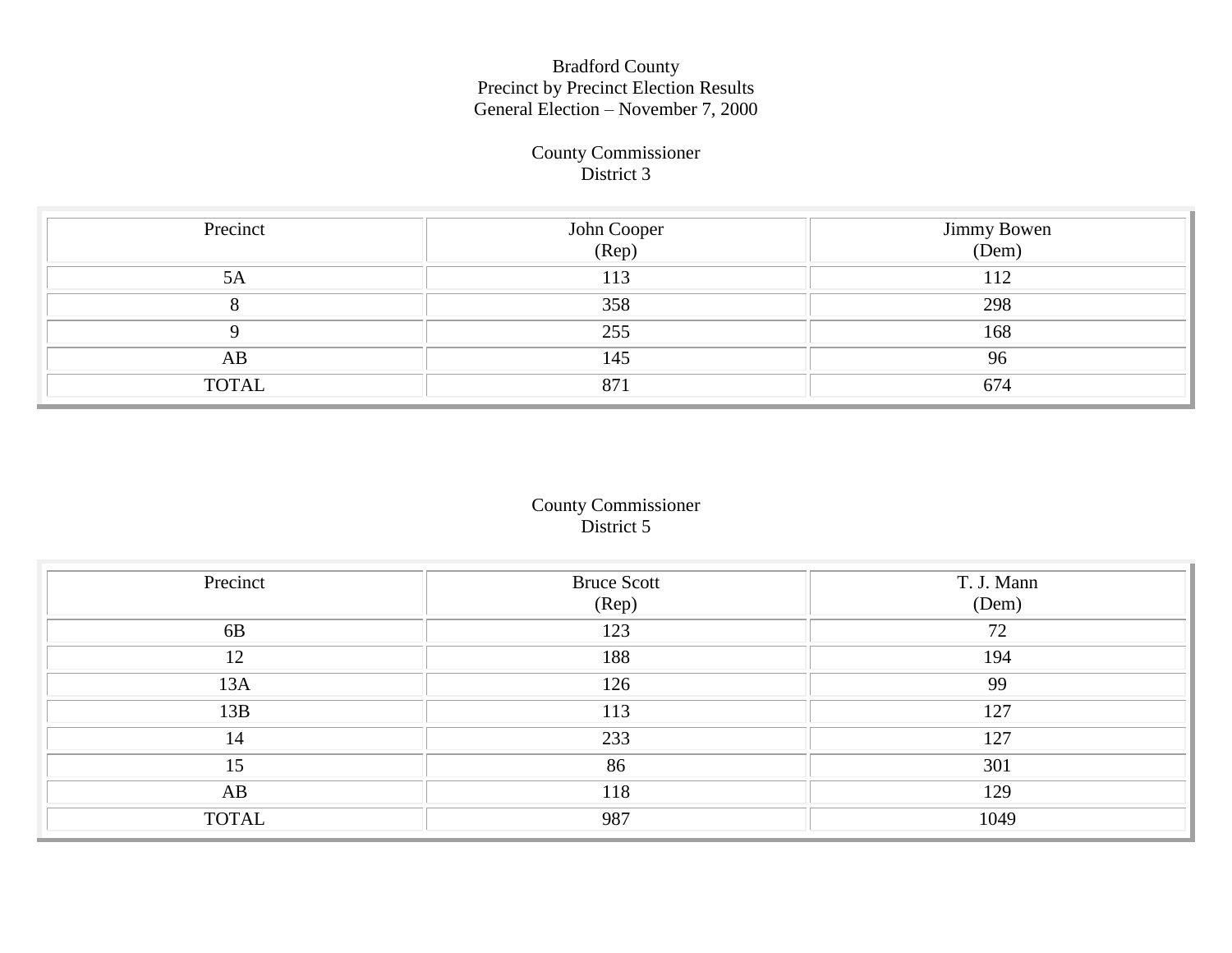## Supreme Court Justice R. Fred Lewis

| Precinct               | Yes to Retain | No-Not to Retain |
|------------------------|---------------|------------------|
| $\mathbf{1}$           | 347           | 299              |
| $\overline{2}$         | 203           | 111              |
| $3A$                   | 88            | 104              |
| $3\mathrm{B}$          | 84            | 50               |
| $\overline{4}$         | 380           | 214              |
| 5A                     | 120           | 73               |
| 5B                     | 72            | 46               |
| $6A$                   | 66            | 93               |
| $6B$                   | $80\,$        | 85               |
| $\overline{7}$         | 219           | 104              |
| $\overline{\bf 8}$     | 350           | 218              |
| $\overline{9}$         | 194           | 167              |
| $10\mathrm{A}$         | 286           | 206              |
| $10B$                  | 395           | 241              |
| 11                     | 280           | 190              |
| 12                     | 220           | 118              |
| 13A                    | 120           | 85               |
| 13B                    | 128           | 84               |
| 14                     | 187           | 125              |
| 15                     | 187           | 121              |
| $\mathbf{A}\mathbf{B}$ | 575           | 372              |
| <b>TOTAL</b>           | 4581          | 3106             |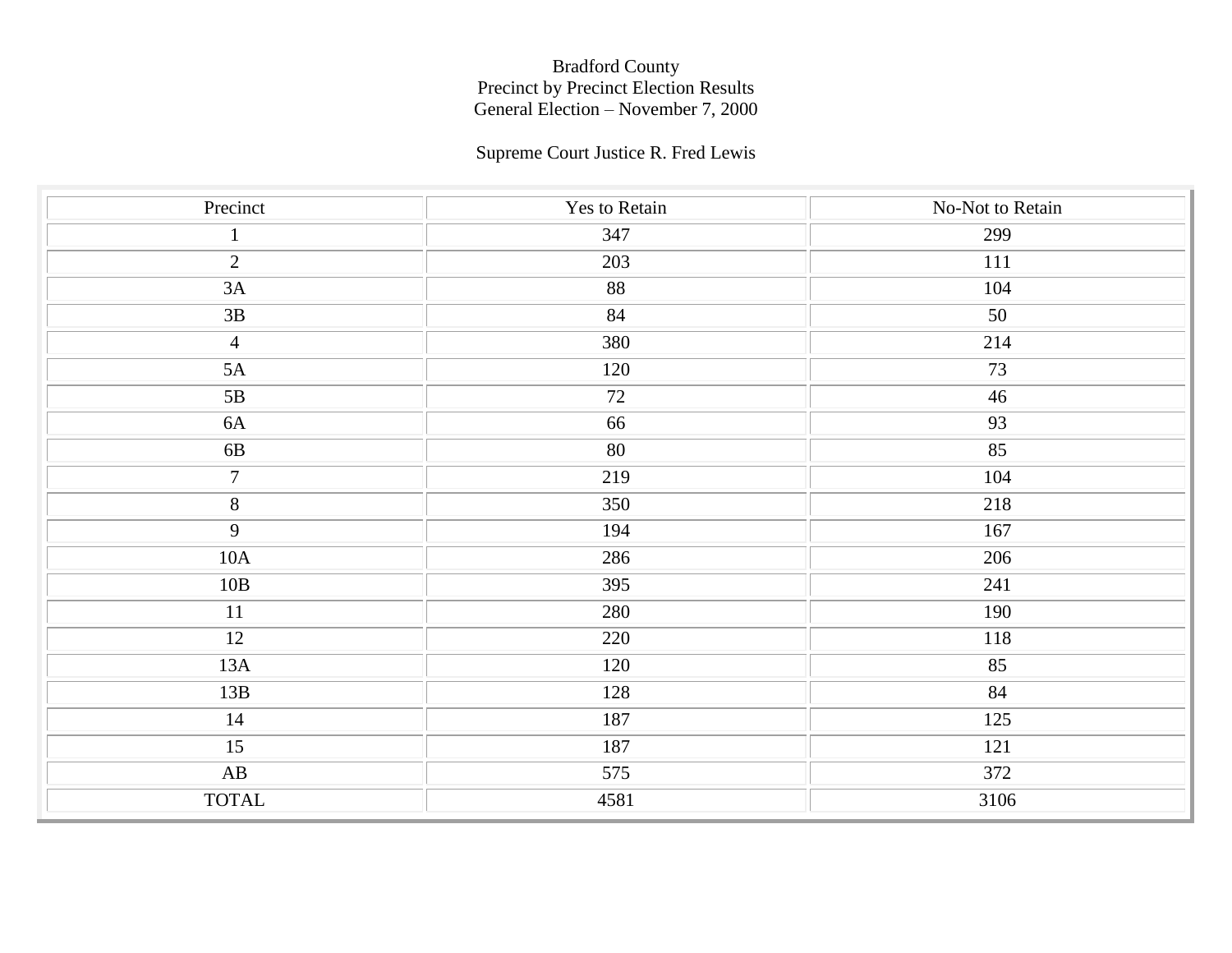### Supreme Court Justice Barbara Pariente

| Precinct               | Yes to Retain | No-Not to Retain |
|------------------------|---------------|------------------|
| $\mathbf{1}$           | 328           | 291              |
| $\overline{2}$         | 200           | 96               |
| $3A$                   | 80            | 108              |
| $3B$                   | 79            | 54               |
| $\overline{4}$         | 358           | 219              |
| $5A$                   | 113           | 76               |
| 5B                     | 70            | 42               |
| $6A$                   | 64            | 90               |
| $6B$                   | 75            | 88               |
| $\overline{7}$         | 220           | 91               |
| $\overline{8}$         | 339           | 214              |
| $\overline{9}$         | 193           | 159              |
| $10A$                  | 260           | 213              |
| 10B                    | 391           | 228              |
| 11                     | 270           | 181              |
| 12                     | 210           | 123              |
| 13A                    | 122           | 78               |
| 13B                    | 119           | 84               |
| 14                     | 177           | 121              |
| 15                     | 173           | 126              |
| $\mathbf{A}\mathbf{B}$ | 545           | 382              |
| <b>TOTAL</b>           | 4386          | 3064             |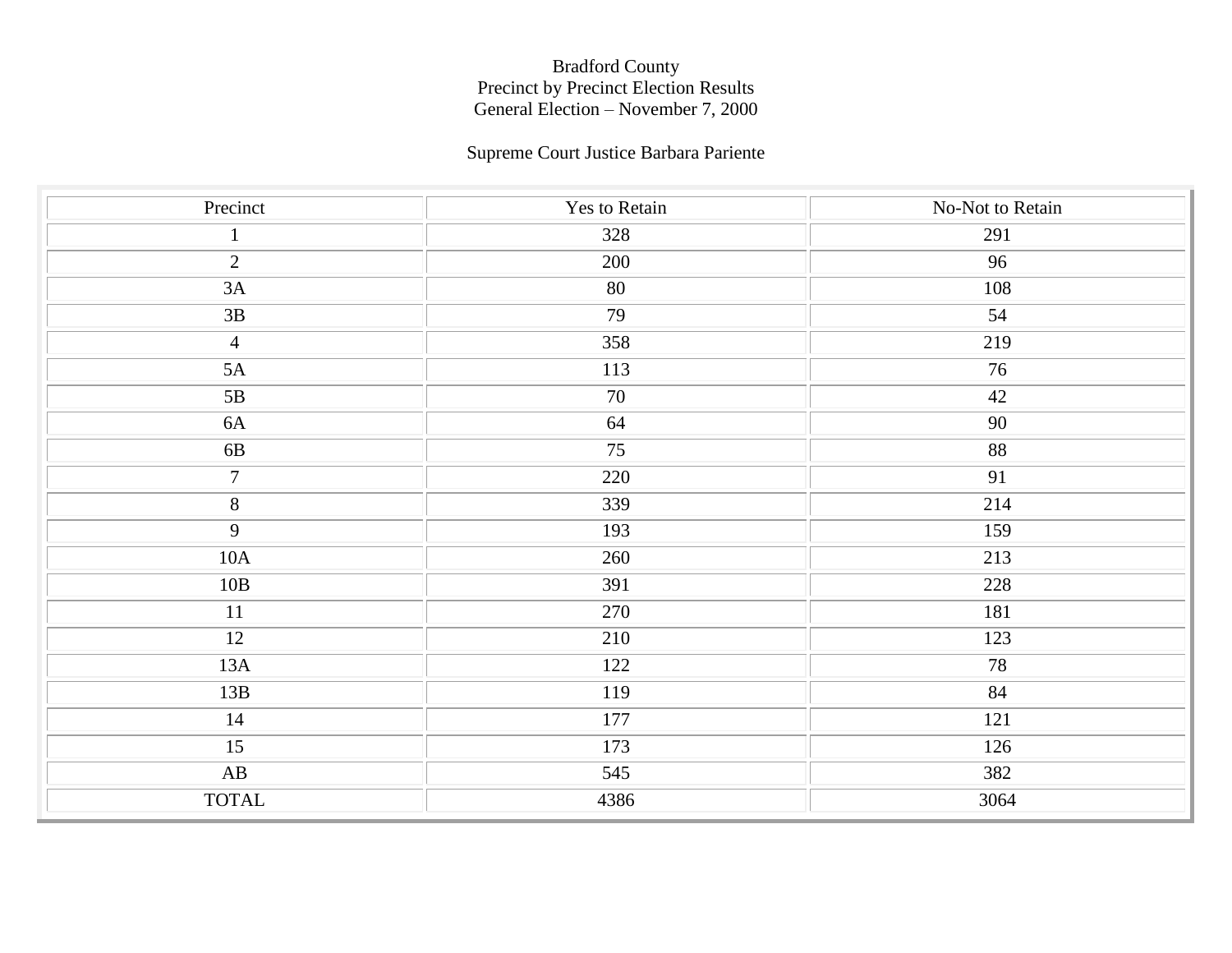# Supreme Court Justice Peggy A. Quince

| Precinct               | Yes to Retain   | No-Not to Retain |
|------------------------|-----------------|------------------|
| $\mathbf{1}$           | 323             | 305              |
| $\overline{2}$         | 200             | 97               |
| 3A                     | 74              | 107              |
| $3\mathrm{B}$          | $\overline{77}$ | $\overline{55}$  |
| $\overline{4}$         | 368             | 206              |
| $5A$                   | 115             | 74               |
| 5B                     | 70              | 41               |
| $6A$                   | 64              | 90               |
| $6\mathrm{B}$          | $72\,$          | 89               |
| $\overline{7}$         | 212             | 96               |
| $\overline{8}$         | 341             | 215              |
| $\overline{9}$         | 188             | 166              |
| 10A                    | 256             | 216              |
| 10B                    | 389             | 230              |
| 11                     | 260             | 189              |
| 12                     | 206             | 122              |
| 13A                    | 121             | 79               |
| 13B                    | 121             | 85               |
| 14                     | 186             | 114              |
| 15                     | 179             | 117              |
| $\mathbf{A}\mathbf{B}$ | 536             | 386              |
| <b>TOTAL</b>           | 4358            | 3079             |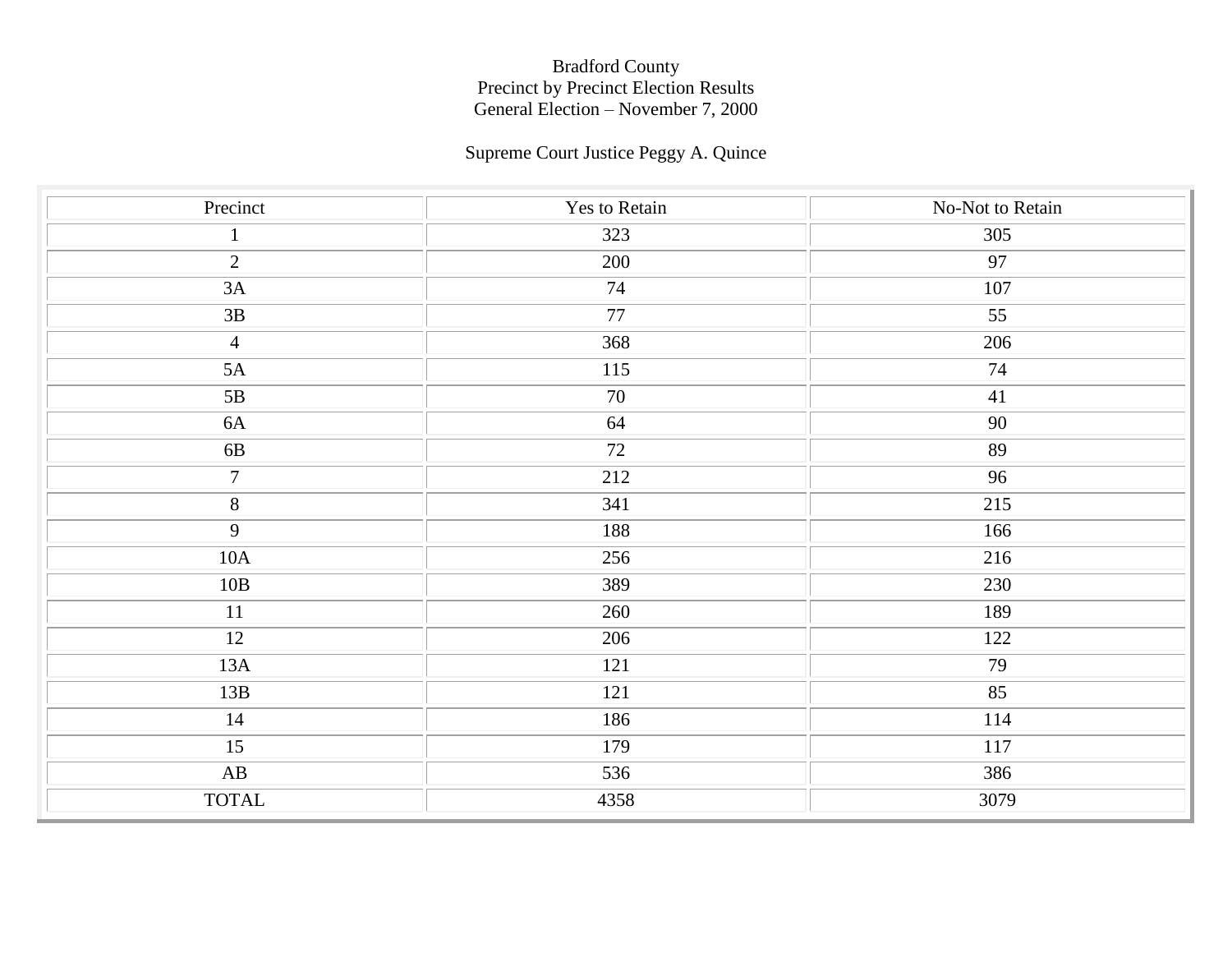Judge Edwin B. Browning, Jr. First District Court of Appeal

| Precinct               | Yes to Retain    | No-Not to Retain |
|------------------------|------------------|------------------|
| $\mathbf{1}$           | 335              | 295              |
| $\overline{2}$         | 209              | 97               |
| 3A                     | 84               | 105              |
| $3B$                   | 82               | 51               |
| $\overline{4}$         | 378              | 202              |
| 5A                     | 110              | 76               |
| 5B                     | 80               | $\overline{37}$  |
| 6A                     | 65               | $88\,$           |
| $6B$                   | 81               | 82               |
| $\overline{7}$         | $\overline{225}$ | 96               |
| $\overline{\bf 8}$     | 356              | 201              |
| $\overline{9}$         | 200              | 159              |
| $10\mbox{\AA}$         | 288              | 194              |
| 10B                    | 399              | 222              |
| 11                     | 282              | 175              |
| 12                     | 223              | 113              |
| 13A                    | 119              | 76               |
| 13B                    | 128              | $\overline{79}$  |
| 14                     | 199              | 105              |
| 15                     | 181              | 116              |
| $\mathbf{A}\mathbf{B}$ | 586              | 351              |
| <b>TOTAL</b>           | 4610             | 2920             |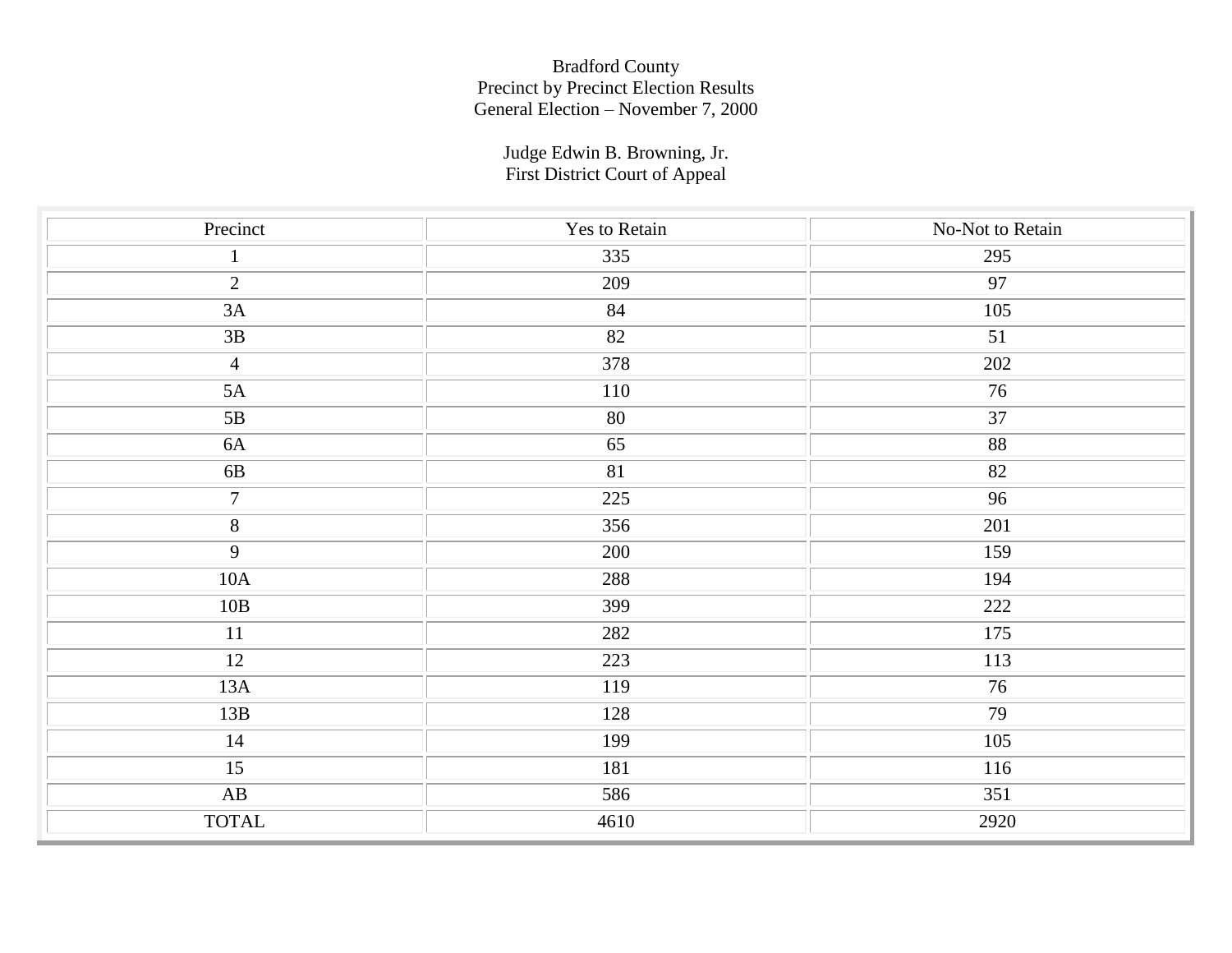Judge Richard W. Ervin, III First District Court of Appeal

| Precinct               | Yes to Retain | No-Not to Retain |
|------------------------|---------------|------------------|
| $\mathbf{1}$           | 329           | 296              |
| $\overline{2}$         | 196           | 102              |
| $3A$                   | 84            | 100              |
| $3B$                   | 76            | 55               |
| $\overline{4}$         | 358           | 211              |
| 5A                     | $111\,$       | 75               |
| 5B                     | 74            | 42               |
| 6A                     | 63            | 90               |
| $6B$                   | 81            | 83               |
| $\overline{7}$         | 215           | 98               |
| $\overline{8}$         | 335           | 210              |
| $\overline{9}$         | 188           | 165              |
| 10A                    | 285           | 196              |
| 10B                    | 383           | 234              |
| 11                     | 274           | 179              |
| 12                     | 212           | 116              |
| 13A                    | 121           | 79               |
| 13B                    | 123           | 84               |
| 14                     | 182           | 122              |
| 15                     | 175           | 116              |
| $\mathbf{A}\mathbf{B}$ | 566           | 355              |
| <b>TOTAL</b>           | 4431          | 3008             |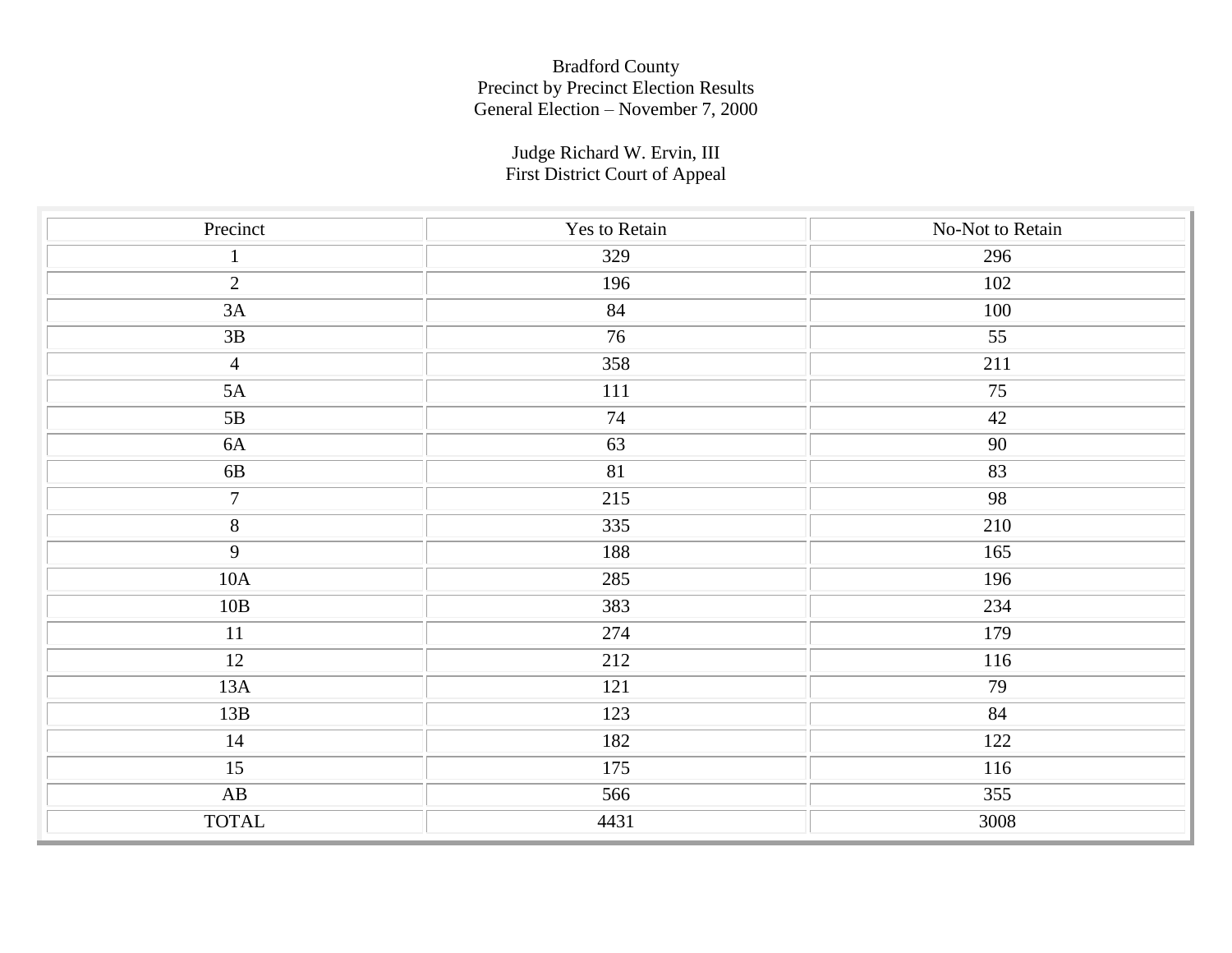#### Judge Peter D. Webster First District Court of Appeal

| Precinct               | Yes to Retain    | No-Not to Retain |
|------------------------|------------------|------------------|
| $\mathbf{1}$           | 344              | 291              |
| $\overline{2}$         | 202              | <b>101</b>       |
| 3A                     | 86               | 99               |
| 3B                     | 83               | 51               |
| $\overline{4}$         | $\overline{372}$ | 204              |
| $5A$                   | 110              | 75               |
| 5B                     | 71               | 44               |
| 6A                     | 66               | 88               |
| $6B$                   | 76               | 85               |
| $\overline{7}$         | 224              | $\overline{91}$  |
| $\overline{\bf 8}$     | 345              | 204              |
| $\overline{9}$         | 193              | 163              |
| $10\mathrm{A}$         | 279              | 197              |
| 10B                    | 385              | 233              |
| $11\,$                 | 273              | 179              |
| 12                     | 224              | 109              |
| 13A                    | 118              | 83               |
| 13B                    | 123              | 84               |
| $14\,$                 | 182              | 122              |
| 15                     | 169              | 124              |
| $\mathbf{A}\mathbf{B}$ | 554              | 363              |
| <b>TOTAL</b>           | 4479             | 2990             |

Bradford County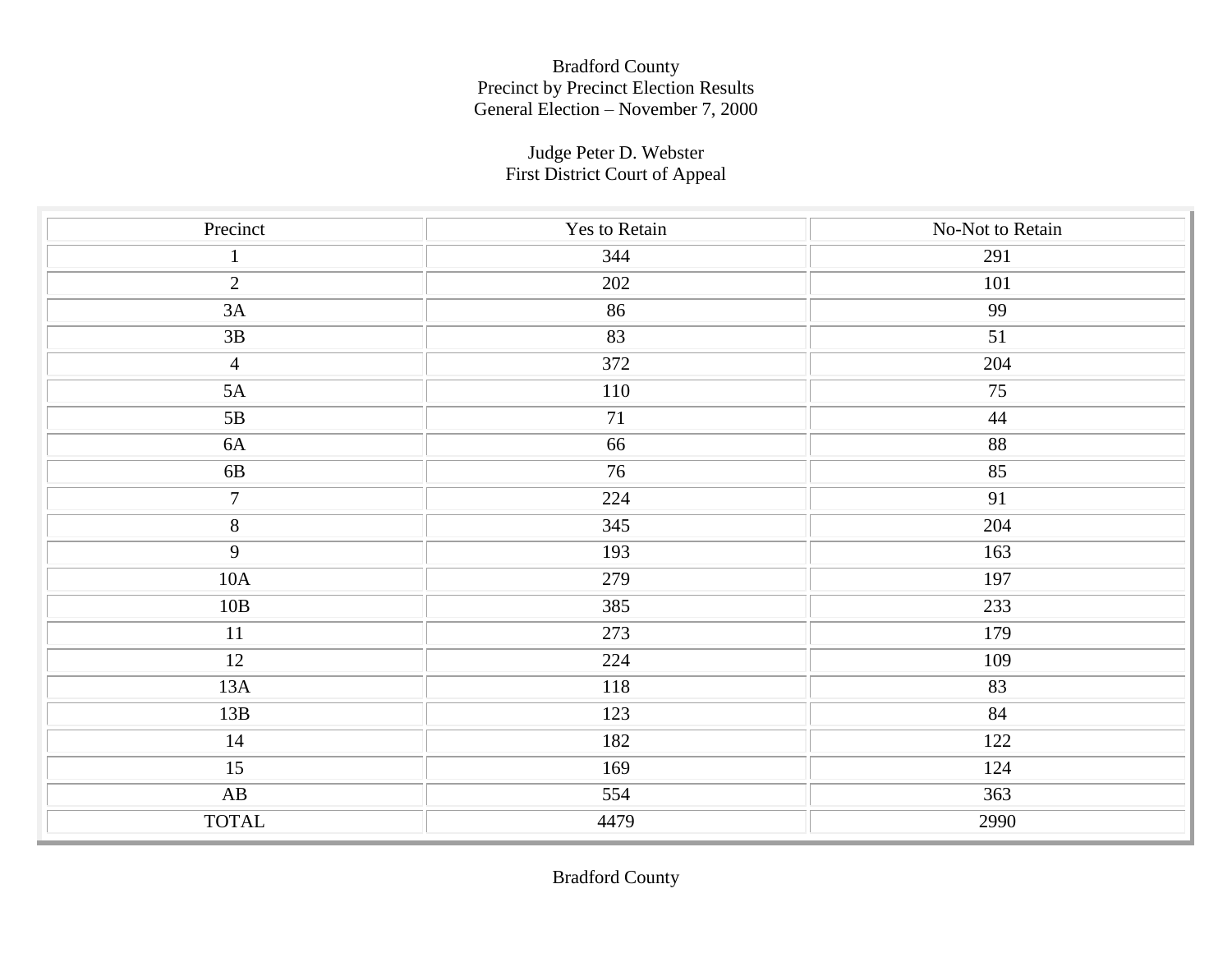#### Precinct by Precinct Election Results General Election – November 7, 2000

#### Constitutional Amendment No. 1 (Initiative) Florida Transportation Initiative for statewide high speed monorail, fixed guideway or magnetic levitation system

| Precinct               | Yes for Approval | No for Rejection |
|------------------------|------------------|------------------|
| $\mathbf{1}$           | 302              | 403              |
| $\overline{2}$         | 182              | 147              |
| $3A$                   | 75               | 132              |
| 3B                     | 59               | 86               |
| $\overline{4}$         | 294              | 344              |
| $5A$                   | 101              | 113              |
| 5B                     | 50               | 79               |
| $6A$                   | 69               | 106              |
| $6\mathrm{B}$          | 52               | 126              |
| $\boldsymbol{7}$       | 170              | 159              |
| $\overline{\bf 8}$     | 289              | 317              |
| $\overline{9}$         | 173              | 215              |
| $10A$                  | 206              | 328              |
| 10B                    | 335              | 405              |
| $11\,$                 | 223              | 294              |
| 12                     | 191              | 166              |
| 13A                    | 94               | 121              |
| 13B                    | $\overline{113}$ | 111              |
| 14                     | 124              | 220              |
| $\overline{15}$        | 154              | 193              |
| $\mathbf{A}\mathbf{B}$ | 530              | 524              |
| <b>TOTAL</b>           | 3786             | 4589             |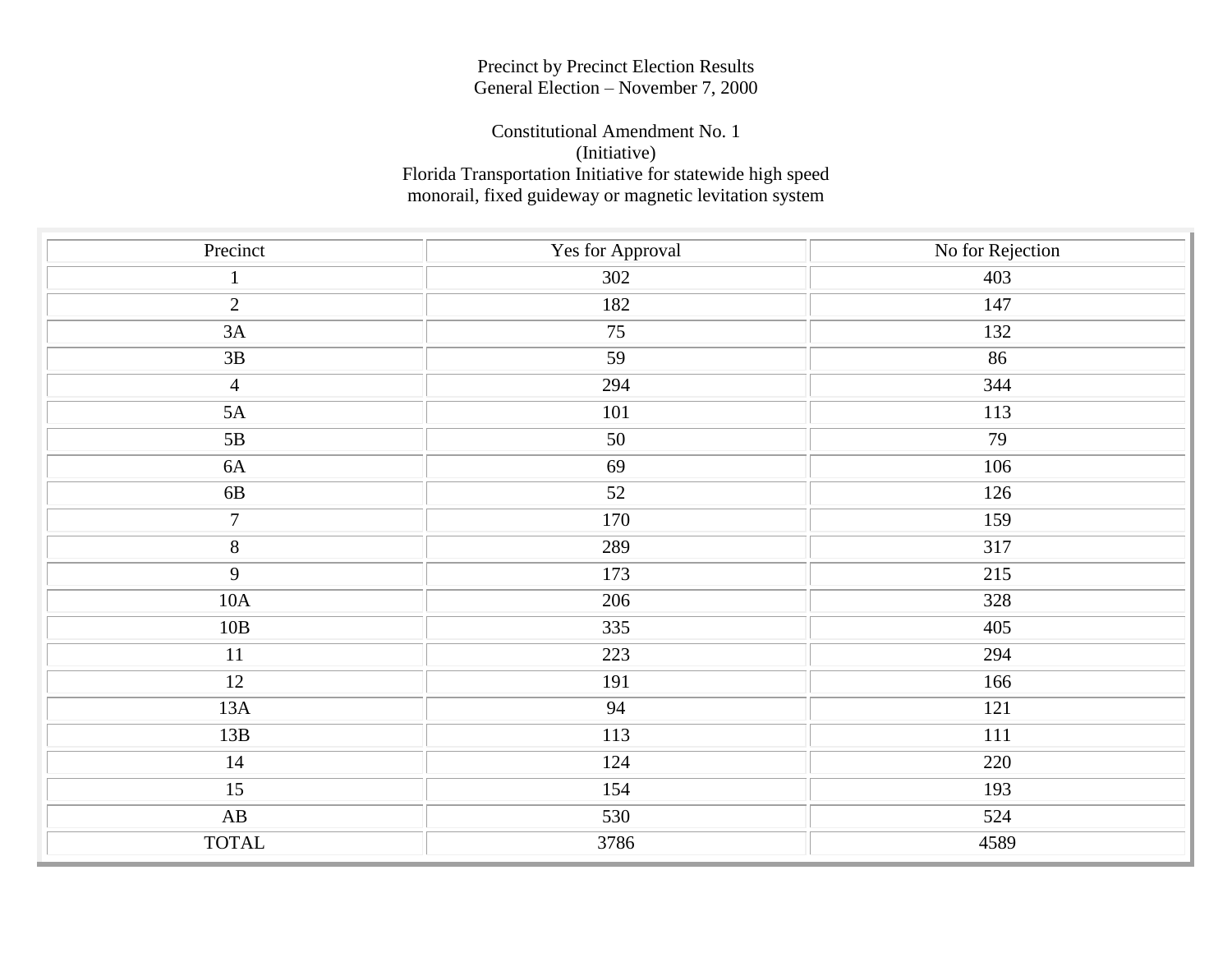### Circuit Court Judge Referendum (Implementing Article V , Section 10) Local Option for Selection of Circuit Judges

| Precinct               | Yes             | $\rm No$ |
|------------------------|-----------------|----------|
| $\mathbf 1$            | 157             | 548      |
| $\overline{2}$         | 106             | 234      |
| $3A$                   | 36              | 175      |
| $3B$                   | $\overline{33}$ | 115      |
| $\overline{4}$         | 164             | 471      |
| $5A$                   | 54              | 151      |
| $5\mathrm{B}$          | 26              | 103      |
| 6A                     | 39              | 141      |
| $6\mathrm{B}$          | $\overline{35}$ | 144      |
| $\overline{7}$         | 115             | 215      |
| $\overline{8}$         | 160             | 457      |
| $\overline{9}$         | 72              | 317      |
| $10A$                  | <b>112</b>      | 423      |
| $10B$                  | 202             | 530      |
| 11                     | 138             | 379      |
| 12                     | $101\,$         | 258      |
| 13A                    | 42              | 175      |
| 13B                    | $\overline{53}$ | 171      |
| 14                     | 60              | 289      |
| $\overline{15}$        | 84              | 265      |
| $\mathbf{A}\mathbf{B}$ | 242             | 823      |
| <b>TOTAL</b>           | 2031            | 6384     |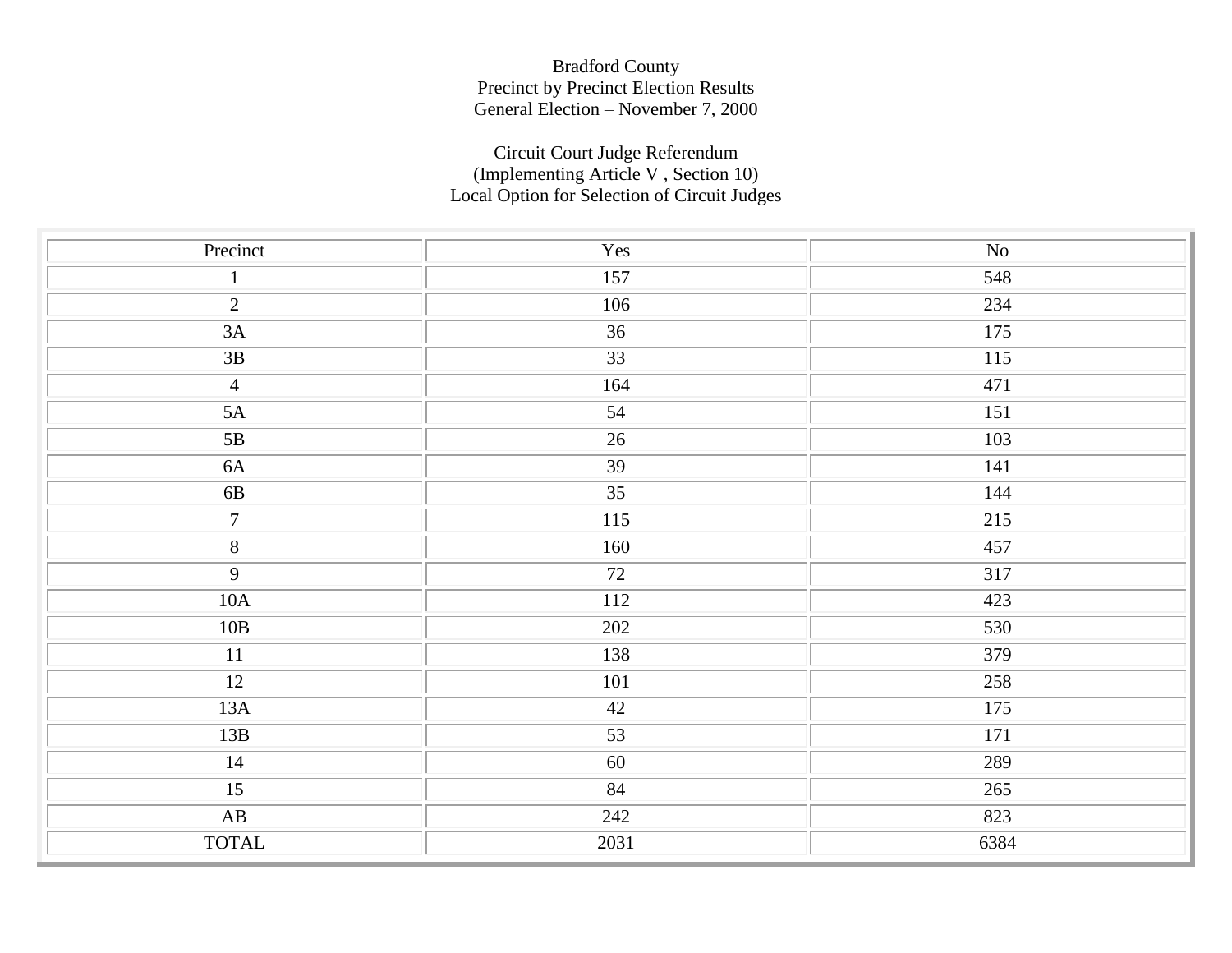### County Court Judge referendum (Implementing Article V , Section 10) Local Option for Selection of County Judges

| Precinct                 | Yes                 | $\rm No$ |
|--------------------------|---------------------|----------|
| $\mathbf{1}$             | 127                 | 584      |
| $\overline{2}$           | 109                 | 239      |
| 3A                       | 23                  | 184      |
| 3B                       | 26                  | 124      |
| $\overline{4}$           | $\overline{126}$    | 520      |
| 5A                       | 44                  | 166      |
| 5B                       | 21                  | 112      |
| $6A$                     | $\overline{36}$     | 146      |
| $6\mathrm{B}$            | 29                  | 154      |
| $\overline{7}$           | $\overline{95}$     | 237      |
| $\overline{\bf 8}$       | $111\,$             | 499      |
| $\overline{9}$           | 59                  | 333      |
| 10A                      | $\overline{\bf 88}$ | 450      |
| 10B                      | 184                 | 548      |
| $\overline{11}$          | 115                 | 399      |
| 12                       | 77                  | 284      |
| $13A$                    | $\overline{32}$     | 187      |
| 13B                      | 41                  | 186      |
| 14                       | 48                  | 301      |
| 15                       | 54                  | 298      |
| $\overline{\mathbf{AB}}$ | 193                 | 876      |
| <b>TOTAL</b>             | 1638                | 6827     |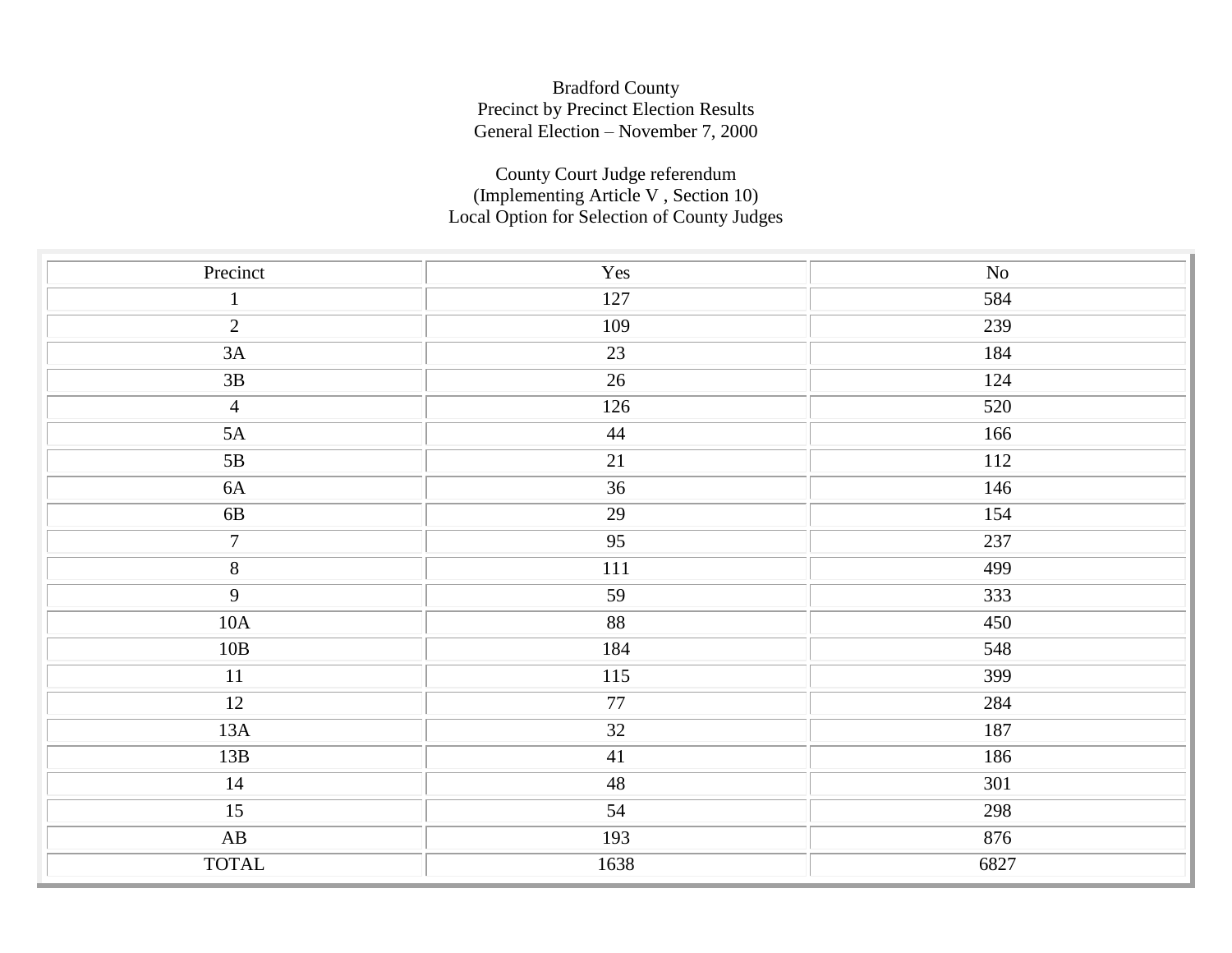#### Bradford County General Election – November 7, 2000

### Voter Turnout

### State Senate District 5

| Precinct     | <b>Registered Voters</b> | <b>Total Voted</b> | Percentage |
|--------------|--------------------------|--------------------|------------|
| 8            | 1062                     | 667                | 62.80%     |
| 9            | 774                      | 438                | 56.58%     |
| 10A          | 877                      | 573                | 65.33%     |
| 10B          | 1162                     | 801                | 68.93%     |
| 11           | 1005                     | 564                | 56.11%     |
| 12           | 778                      | 388                | 49.87%     |
| 13A          | 375                      | 237                | 63.20%     |
| 13B          | 404                      | 244                | 60.39%     |
| 14           | 628                      | 374                | 59.55%     |
| 15           | 560                      | 397                | 70.89%     |
| AB           |                          | 688                |            |
| <b>TOTAL</b> | 7,625                    | 5371               | 70.42%     |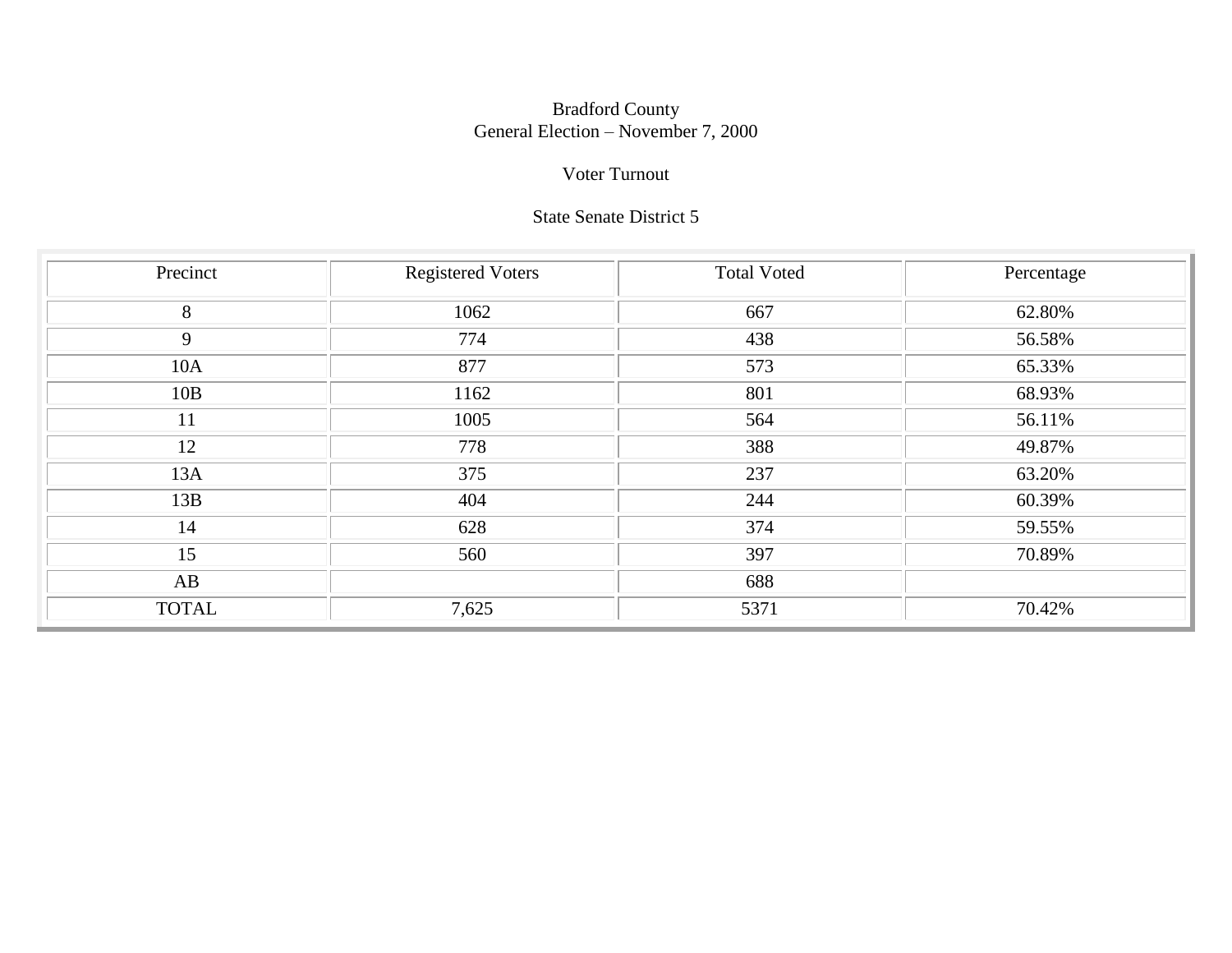#### Bradford County General Election – November 7, 2000

#### Voter Turnout

#### County Commission District 3

| Precinct     | <b>Registered Voters</b> | <b>Total Voted</b> | Percentage |
|--------------|--------------------------|--------------------|------------|
| 5A           | 393                      | 232                | 59.03%     |
|              | 1062                     | 667                | 62.80%     |
|              | 774                      | 438                | 56.58%     |
| AB           |                          | 248                |            |
| <b>TOTAL</b> | 2,229                    | 1585               | 71.06%     |

### Bradford County General Election – November 7, 2000

### Voter Turnout

#### County Commissioner District 5

| Precinct     | <b>Registered Voters</b> | <b>Total Voted</b> | Percentage |
|--------------|--------------------------|--------------------|------------|
| 6B           | 265                      | 196                | 73.96%     |
| 12           | 778                      | 388                | 49.87%     |
| 13A          | 375                      | 237                | 63.20%     |
| 13B          | 404                      | 244                | 60.39%     |
| 14           | 628                      | 374                | 59.55%     |
| 15           | 560                      | 397                | 70.89%     |
| AB           |                          | 259                |            |
| <b>TOTAL</b> | 3,010                    | 2095               | 69.56%     |